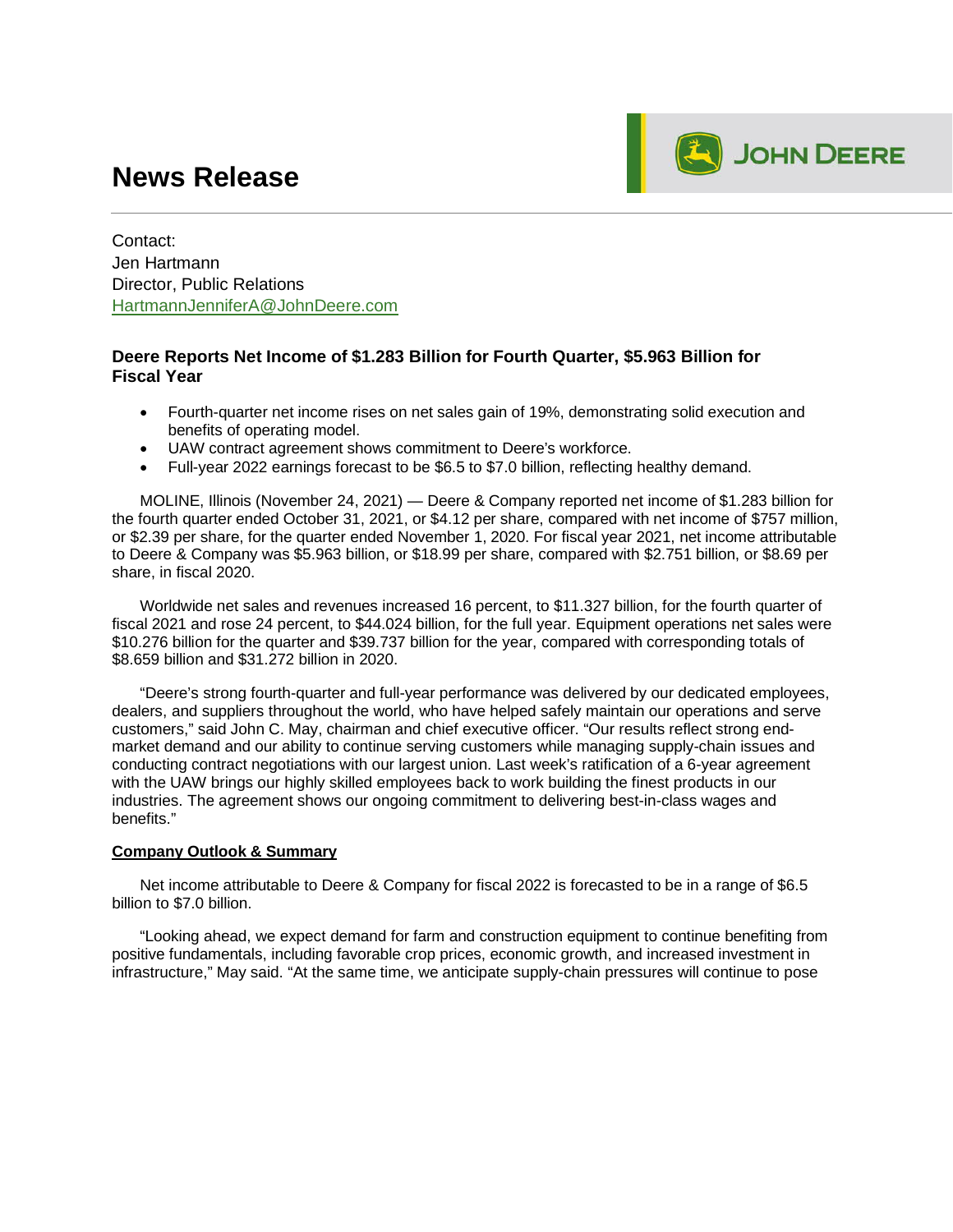challenges in our industries. We are working closely with our suppliers to address these issues and ensure that our customers can deliver essential food and infrastructure more profitably and sustainably."

| Deere & Company        | <b>Fourth Quarter</b> |  |      |          |  |                       | <b>Full Year</b> |                |          |  |
|------------------------|-----------------------|--|------|----------|--|-----------------------|------------------|----------------|----------|--|
| $$$ in millions        | 2021                  |  | 2020 | % Change |  | 2021                  |                  | 2020           | % Change |  |
| Net sales and revenues | \$11,327 \$ 9,731     |  |      |          |  | 16% \$44,024 \$35,540 |                  |                | 24%      |  |
| Net income             | $$1,283$ \$           |  | 757  | 69% \$   |  |                       |                  | 5,963 \$ 2,751 | 117%     |  |
| Fully diluted EPS      | 4.12 \$               |  | 2.39 |          |  | 18.99 \$              |                  | 8.69           |          |  |

Net income in the fourth quarter and full-year 2020 was negatively affected by impairment charges and employee-separation costs of \$211 million and \$458 million after-tax, respectively. In addition, net income was unfavorably affected by discrete adjustments to the provision for income taxes in both periods of 2020.

| <b>Equipment Operations</b> | <b>Fourth Quarter</b> |                    |  |       |          |  |
|-----------------------------|-----------------------|--------------------|--|-------|----------|--|
| $$$ in millions             |                       | 2021               |  | 2020  | % Change |  |
| Net sales                   |                       | $$10,276$ \$ 8,659 |  |       | 19%      |  |
| Operating profit            |                       | $1,393$ \$         |  | 1.056 | 32%      |  |
| Net income                  |                       | $1.056$ \$         |  | 571   | 85%      |  |

For a discussion of net sales and operating profit results, see the production and precision agriculture, small agriculture and turf, and construction and forestry sections below.

| <b>Production &amp; Precision Agriculture</b> | <b>Fourth Quarter</b> |       |  |                |          |
|-----------------------------------------------|-----------------------|-------|--|----------------|----------|
| $$$ in millions                               |                       | 2021  |  | 2020           | % Change |
| Net sales                                     | SS.                   |       |  | 4,661 \$ 3,801 | 23%      |
| Operating profit                              |                       | 777 S |  | 578            | 34%      |
| Operating margin                              |                       | 16.7% |  | $15.2\%$       |          |

Production and precision agriculture sales increased for the quarter due to higher shipment volumes and price realization. Operating profit rose primarily due to price realization and improved shipment volumes / mix. These items were partially offset by higher production costs. Results for fourth-quarter 2020 were negatively impacted by employee-separation expenses.



**Production & Precision Agriculture Operating Profit** Fourth Quarter 2021 compared to Fourth Quarter 2020

\$ in millions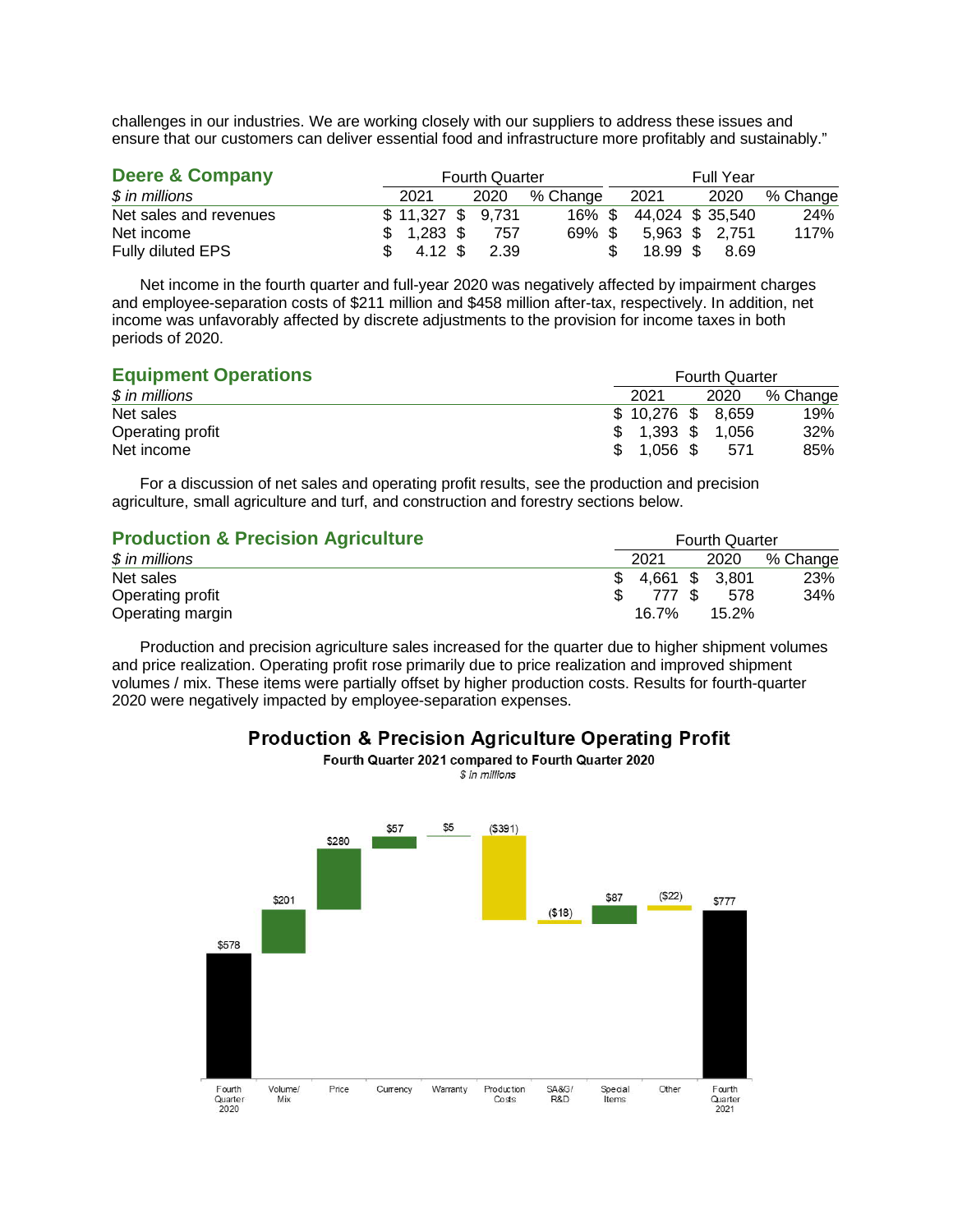| <b>Small Agriculture &amp; Turf</b> | <b>Fourth Quarter</b> |  |       |          |  |
|-------------------------------------|-----------------------|--|-------|----------|--|
| $$$ in millions                     | 2021                  |  | 2020  | % Change |  |
| Net sales                           | $$2,809$ \$ 2,397     |  |       | 17%      |  |
| Operating profit                    | 346 \$                |  | 282   | 23%      |  |
| Operating margin                    | 12.3%                 |  | 11.8% |          |  |

Small agriculture and turf sales increased for the quarter due to higher shipment volumes and price realization. Operating profit rose primarily due to improved shipment volumes / mix and price realization. These items were partially offset by higher production costs and higher research and development and selling, administrative, and general expenses. Employee-separation expenses and impairments negatively impacted the fourth quarter of 2020.



### **Small Agriculture & Turf Operating Profit** Fourth Quarter 2021 compared to Fourth Quarter 2020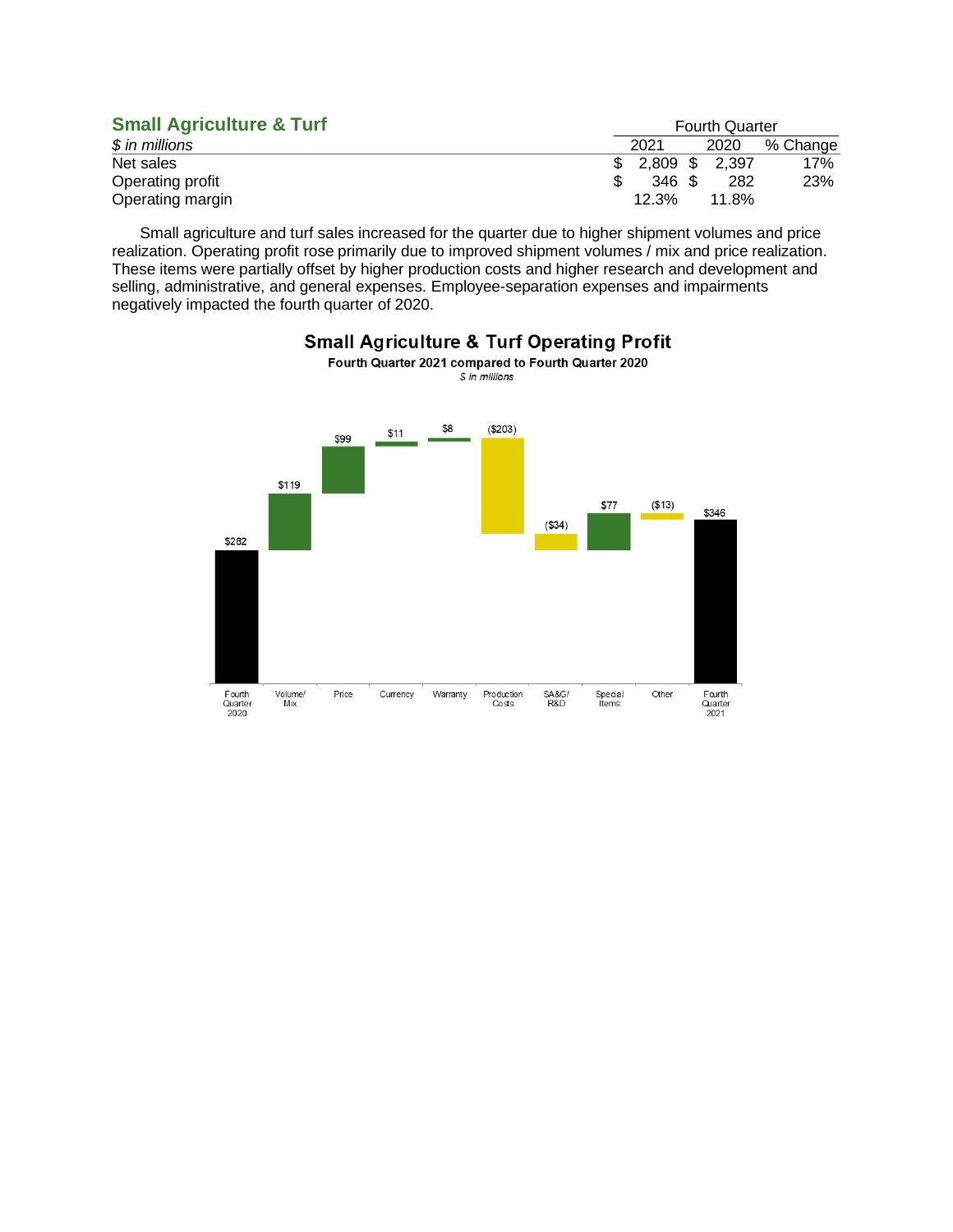| <b>Construction &amp; Forestry</b> | <b>Fourth Quarter</b> |  |                |          |  |  |
|------------------------------------|-----------------------|--|----------------|----------|--|--|
| $$$ in millions                    | 2021                  |  | 2020           | % Change |  |  |
| Net sales                          |                       |  | 2,806 \$ 2,461 | 14%      |  |  |
| Operating profit                   | 270 \$                |  | 196            | 38%      |  |  |
| Operating margin                   | $9.6\%$               |  | $8.0\%$        |          |  |  |

Construction & Forestry sales moved higher for the quarter primarily due to higher shipment volumes and price realization. Operating profit improved mainly due to price realization and higher sales volume / mix. Partially offsetting these factors were increases in production costs and higher selling, administrative, and general and research and development expenses. Fourth-quarter 2020 results were adversely affected by employee-separation expenses and impairments.



### **Construction & Forestry Operating Profit** Fourth Quarter 2021 compared to Fourth Quarter 2020

| <b>Financial Services</b> |                                                      |  |          |     |
|---------------------------|------------------------------------------------------|--|----------|-----|
| $$$ in millions           | <b>Fourth Quarter</b><br>2021<br>2020<br>227S<br>186 |  | % Change |     |
| Net income                |                                                      |  |          | 22% |

Net income for financial services in the quarter rose mainly due to income earned on a higher average portfolio and favorable financing spreads, as well as improvements on operating-lease residual values. These factors were partially offset by a higher provision for credit losses. Results in 2020 also were affected by employee-separation costs.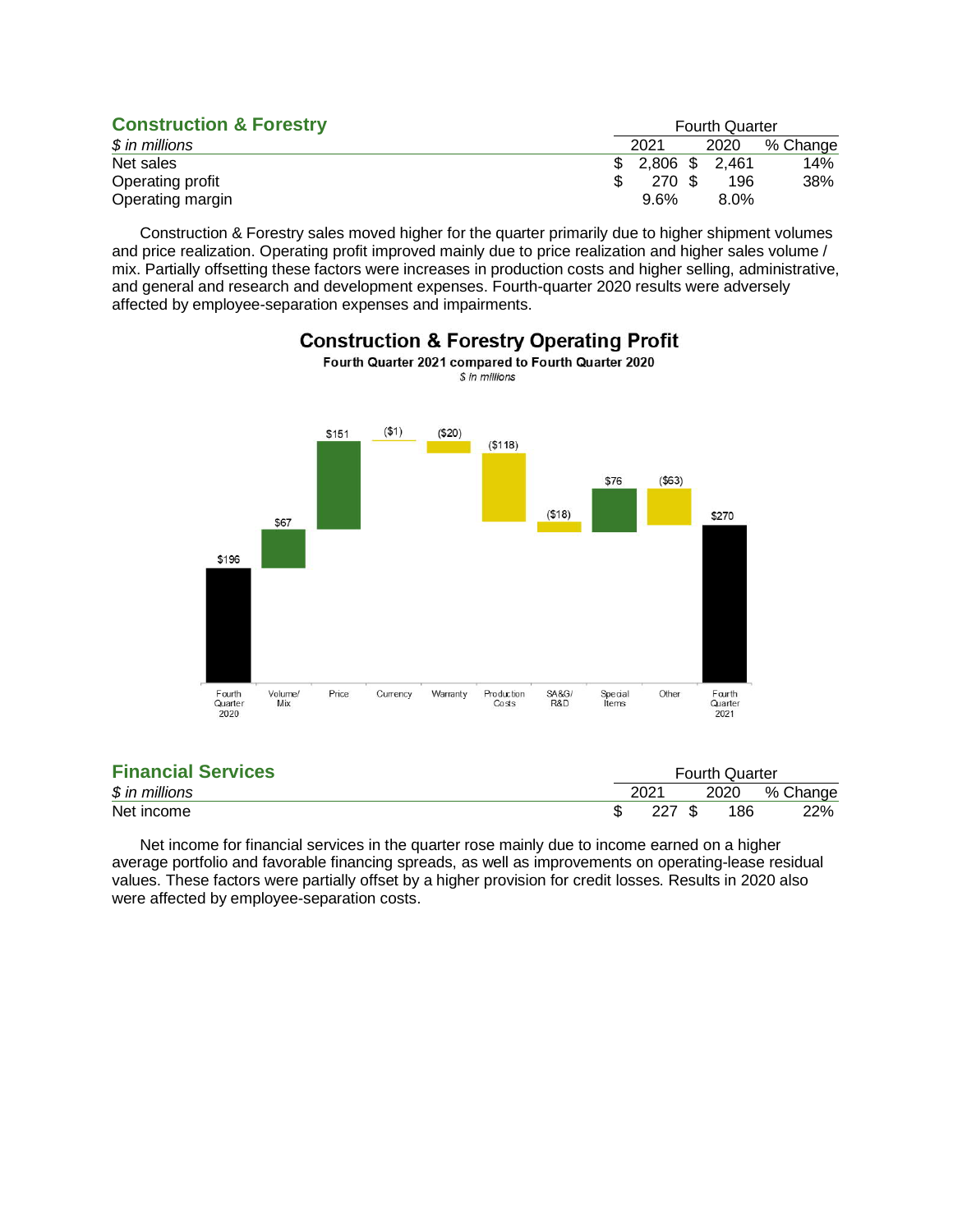### **Industry Outlook for Fiscal 2022**

| <b>Agriculture &amp; Turf</b>       |              |
|-------------------------------------|--------------|
| U.S. & Canada:                      |              |
| Large Ag                            | $Up - 15%$   |
| Small Ag & Turf                     | $\sim$ Flat  |
| Europe                              | Up ~ $5\%$   |
| South America (Tractors & Combines) | Up $\sim$ 5% |
| Asia                                | $\sim$ Flat  |
| <b>Construction &amp; Forestry</b>  |              |
| U.S. & Canada:                      |              |
| <b>Construction Equipment</b>       | Up 5 to 10%  |

Compact Construction Equipment Compact Construction Equipment Global Forestry **Up 10** to 15%

| <b>Deere Segment Outlook for Fiscal 2022</b> |              | Currency    | Price       |
|----------------------------------------------|--------------|-------------|-------------|
| $$$ in millions                              | Net Sales    | Translation | Realization |
| Production & Precision Ag                    | Up 20 to 25% | 0%          | $+9\%$      |
| Small Ag & Turf                              | Up 15 to 20% | $-1\%$      | $+7%$       |
| <b>Construction &amp; Forestry</b>           | Up 10 to 15% | $0\%$       | +8%         |
| <b>Financial Services</b>                    | Net Income   | \$870       |             |

**Financial Services.** Fiscal-year 2022 net income attributable to Deere & Company for the financial services operations is forecast to be approximately \$870 million. Results are expected to be slightly lower than fiscal 2021 due to a higher provision for credit losses, lower gains on operating-lease residual values, and higher selling, general, and administrative expenses. These factors are expected to be partially offset by income earned on a higher average portfolio.

# **John Deere Capital Corporation**

The following is disclosed on behalf of the company's financial services subsidiary, John Deere Capital Corporation (JDCC), in connection with the disclosure requirements applicable to its periodic issuance of debt securities in the public market.

|                          |        | <b>Fourth Quarter</b> |           | <b>Full Year</b> |  |       |          |  |
|--------------------------|--------|-----------------------|-----------|------------------|--|-------|----------|--|
| $$$ in millions          | 2021   | 2020                  | % Change  | 2021             |  | 2020  | % Change |  |
| Revenue                  | 673 \$ | 693                   | $-3\%$ \$ | $2,688$ \$       |  | 2.808 | -4%      |  |
| Net income               | 181 S  | 154                   | $18\%$ \$ | 711 S            |  | 425   | 67%      |  |
| Ending portfolio balance |        |                       |           | 41,488 \$38,726  |  |       | 7%       |  |

Net income for the fourth quarter of fiscal 2021 was higher than in the fourth quarter of 2020 primarily due to income earned on higher average portfolio balances and improvements on operating-lease residual values. These factors were partially offset by a higher provision for credit losses. Fourth-quarter 2020 results were also negatively impacted by employee-separation expenses. Full-year 2021 net income was higher than in 2020 due to improvements on operating-lease residual values, a lower provision for credit losses, favorable financing spreads, and income earned on a higher average portfolio. Full-year 2020 results also included impairments on lease residual values.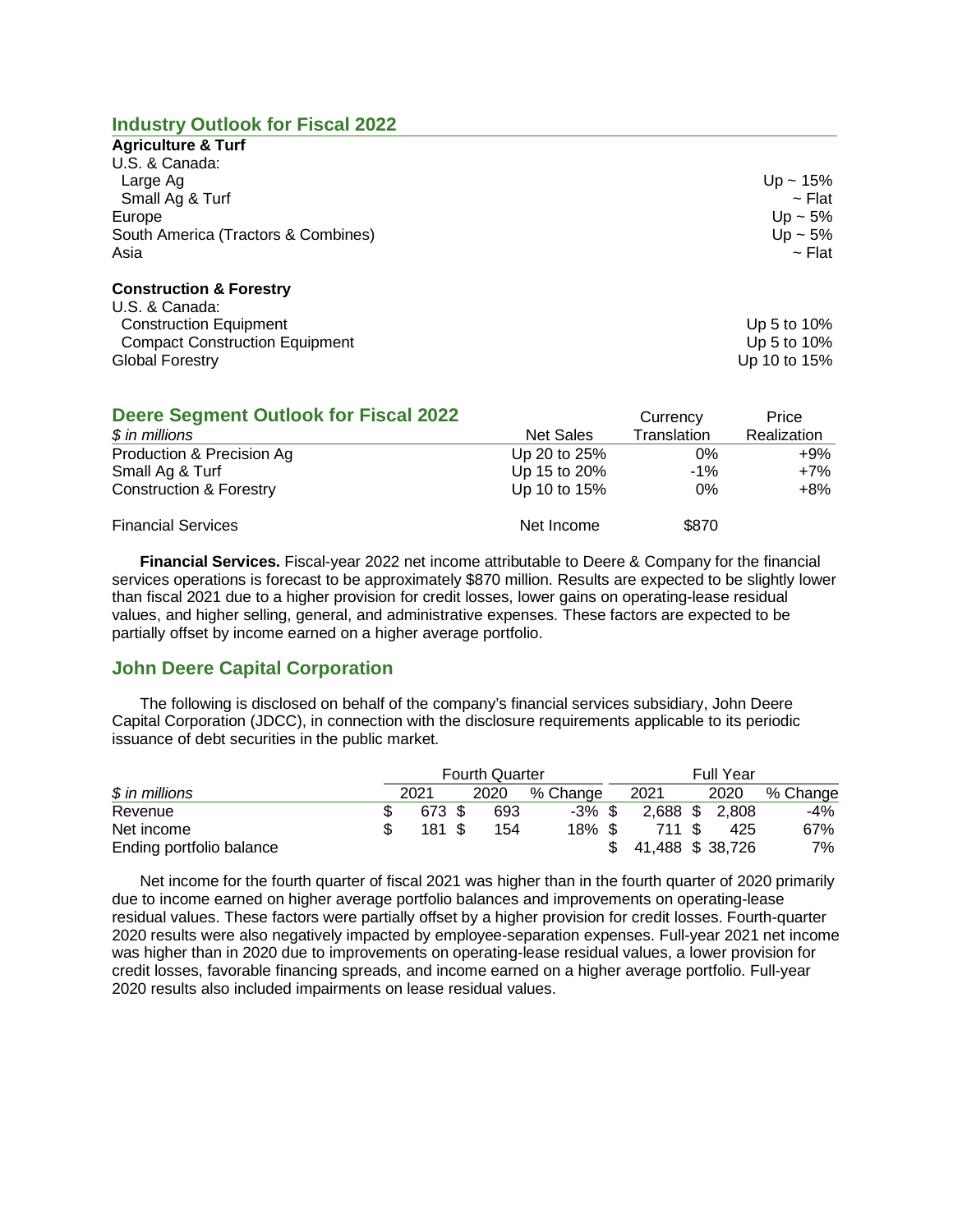#### **Safe Harbor Statement**

*Safe Harbor Statement under the Private Securities Litigation Reform Act of 1995:* Statements under "Company Outlook & Summary," "Industry Outlook for Fiscal 2022," "Deere Segment Outlook (Fiscal 2022)," and other forward-looking statements herein that relate to future events, expectations, and trends involve factors that are subject to change and risks and uncertainties that could cause actual results to differ materially. Some of these risks and uncertainties could affect particular lines of business, while others could affect all of the company's businesses.

The company's agricultural equipment businesses are subject to a number of uncertainties, including certain factors that affect farmers' confidence and financial condition. These factors include demand for agricultural products; world grain stocks; weather conditions and the effects of climate change; soil conditions; harvest yields; prices for commodities and livestock; crop and livestock production expenses; availability of transport for crops (including as a result of reduced state and local transportation budgets); trade restrictions and tariffs (e.g., China); global trade agreements; the level of farm product exports (including concerns about genetically modified organisms); the growth and sustainability of non-food uses for some crops (including ethanol and biodiesel production); real estate values; available acreage for farming; land ownership policies of governments; changes in government farm programs and policies; international reaction to such programs; changes in and effects of crop insurance programs; changes in environmental regulations and their impact on farming practices; animal diseases (e.g., African swine fever) and their effects on poultry, beef, and pork consumption and prices and on livestock feed demand; crop pests and diseases; and the impact of the COVID pandemic on the agricultural industry including demand for, and production and exports of, agricultural products, and commodity prices.

The production and precision agriculture business is dependent on agricultural conditions, and relies in part on hardware and software, guidance, connectivity and digital solutions, and automation and machine intelligence. Many factors contribute to the company's precision agriculture sales and results, including the impact to customers' profitability and/or sustainability outcomes; the rate of adoption and use by customers; availability of technological innovations; speed of research and development; effectiveness of partnerships with third parties; and the dealer channel's ability to support and service precision technology solutions.

Factors affecting the company's small agriculture and turf equipment operations include agricultural conditions; consumer confidence; weather conditions and the effects of climate change; customer profitability; labor supply; consumer borrowing patterns; consumer purchasing preferences; housing starts and supply; infrastructure investment; spending by municipalities and golf courses; and consumable input costs.

Factors affecting the company's construction and forestry equipment operations include consumer spending patterns; real estate and housing prices; the number of housing starts; interest rates; commodity prices such as oil and gas; the levels of public and non-residential construction; and investment in infrastructure. Prices for pulp, paper, lumber, and structural panels affect sales of forestry equipment.

Many of the factors affecting the production and precision agriculture, small agriculture and turf, and construction and forestry segments have been and may continue to be impacted by global economic conditions, including those resulting from the COVID pandemic and responses to the pandemic taken by governments and other authorities.

All of the company's businesses and its results are affected by general economic conditions in the global markets and industries in which the company operates; customer confidence in general economic conditions; government spending and taxing; foreign currency exchange rates and their volatility, especially fluctuations in the value of the U.S. dollar; interest rates (including the availability of IBOR reference rates); inflation and deflation rates; changes in weather and climate patterns; the political and social stability of the global markets in which the company operates; the effects of, or response to, terrorism and security threats; wars and other conflicts; natural disasters; and the spread of major epidemics or pandemics (including the COVID pandemic) and government and industry responses to such epidemics or pandemics, such as travel restrictions and extended shut downs of businesses.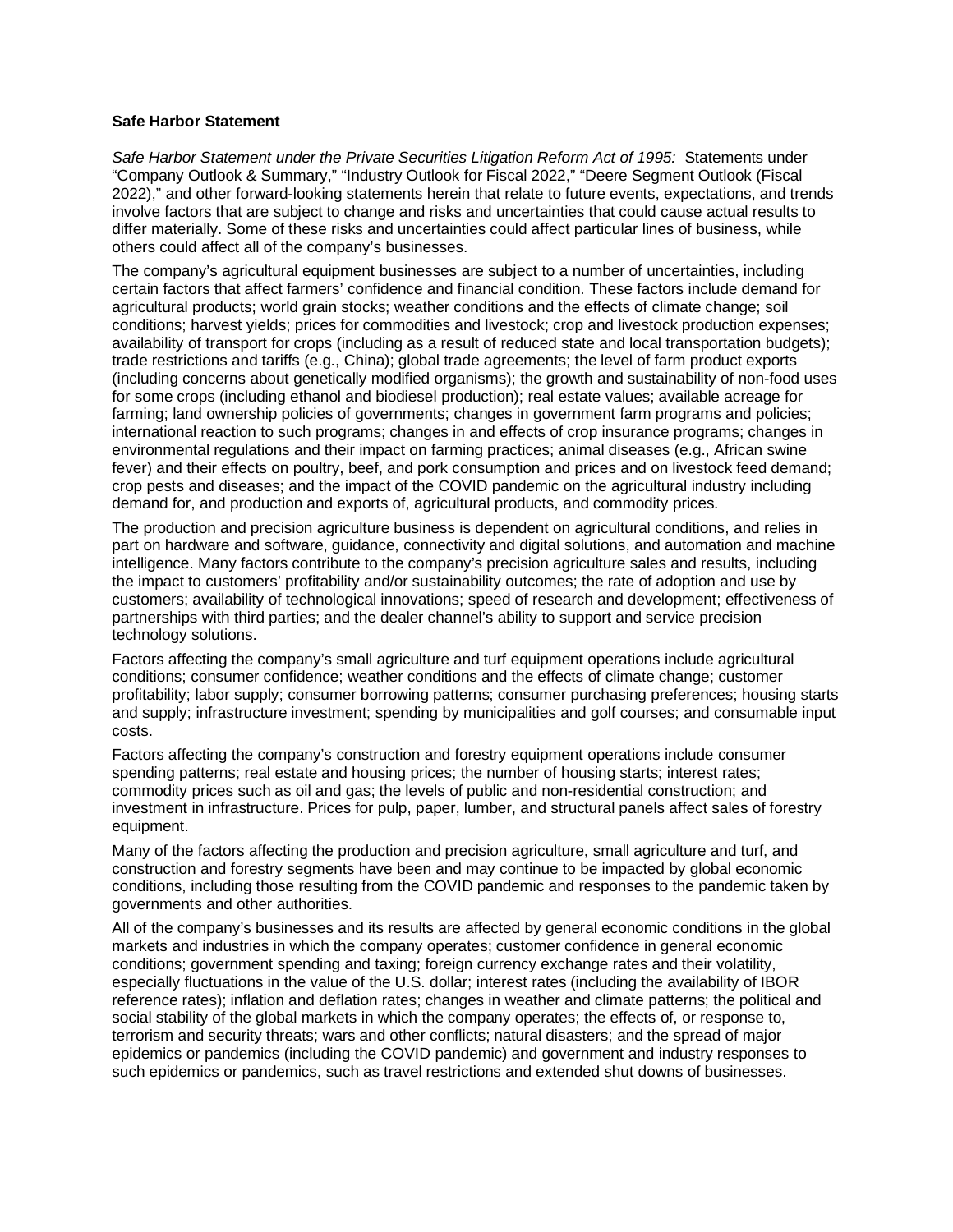Continued uncertainties related to the magnitude, duration, and persistent effects of the COVID pandemic may significantly adversely affect the company's business and outlook. These uncertainties include, among other things: the duration and impact of the resurgence in COVID cases in any country, state, or region; the emergence, contagiousness, and threat of new and different strains of virus; the availability, acceptance, and effectiveness of vaccines; additional closures as mandated or otherwise made necessary by governmental authorities; disruptions in the supply chain, including those caused by industry capacity constraints, material availability, and global logistics delays and constraints arising from, among other things, the transportation capacity of ocean shipping containers, and a prolonged delay in resumption of operations by one or more key suppliers, or the failure of any key suppliers; an increasingly competitive labor market due to a sustained labor shortage or increased turnover caused by COVID pandemic; the company's ability to meet commitments to customers on a timely basis as a result of increased costs and supply and transportation challenges; increased logistics costs; additional operating costs due to continued remote working arrangements, adherence to social distancing guidelines, and other COVID-related challenges; increased risk of cyber-attacks on network connections used in remote working arrangements; increased privacy-related risks due to processing health-related personal information; legal claims related to personal protective equipment designed, made, or provided by the company or alleged exposure to COVID on company premises; absence of employees due to illness; and the impact of the pandemic on the company's customers and dealers. The sustainability of the economic recovery observed in 2021 remains unclear and significant volatility could continue for a prolonged period. These factors, and others that are currently unknown or considered immaterial, could materially and adversely affect our business, liquidity, results of operations, and financial position.

Significant changes in market liquidity conditions, changes in the company's credit ratings, and any failure to comply with financial covenants in credit agreements could impact access to funding and funding costs, which could reduce the company's earnings and cash flows. Financial market conditions could also negatively impact customer access to capital for purchases of the company's products and customer confidence and purchase decisions, financing and repayment practices, and the number and size of customer delinquencies and defaults. A debt crisis in Europe, Latin America, or elsewhere could negatively impact currencies, global financial markets, social and political stability, funding sources and costs, asset and obligation values, customers, suppliers, demand for equipment, and company operations and results. The company's investment management activities could be impaired by changes in the equity, bond, and other financial markets, which would negatively affect earnings.

Continued effects of the withdrawal of the United Kingdom from the European Union could adversely affect business activity, political stability, and economic conditions in the United Kingdom, the European Union, and elsewhere. The economic conditions and outlook could be further adversely affected by (i) uncertainty regarding any new or modified trade arrangements between the United Kingdom and the European Union and/or other countries; (ii) the risk that one or more other European Union countries could come under increasing pressure to leave the European Union; or (iii) the risk that the euro as the single currency of the eurozone could cease to exist. Any of these developments could affect our businesses, liquidity, results of operations, and financial position.

Additional factors that could materially affect the company's operations, access to capital, expenses, and results include changes in, uncertainty surrounding, and the impact of governmental trade, banking, monetary, and fiscal policies, including financial regulatory reform and its effects on the consumer finance industry, derivatives, funding costs, and other areas; the potential default of the U.S. federal government if Congress fails to pass a fiscal 2022 budget resolution; governmental programs, policies, and tariffs for the benefit of certain industries or sectors; sanctions in particular jurisdictions; retaliatory actions to such changes in trade, banking, monetary, and fiscal policies; actions by central banks; actions by financial and securities regulators; actions by environmental, health, and safety regulatory agencies, including those related to engine emissions, carbon and other greenhouse gas emissions, noise, and the effects of climate change; changes to GPS radio frequency bands or their permitted uses; changes in labor and immigration regulations; changes to accounting standards; changes in tax rates, estimates, laws, and regulations and company actions related thereto; changes to and compliance with privacy, banking, and other regulations; changes to and compliance with economic sanctions and export controls laws and regulations; compliance with U.S. and foreign laws when expanding to new markets and otherwise; and actions by other regulatory bodies.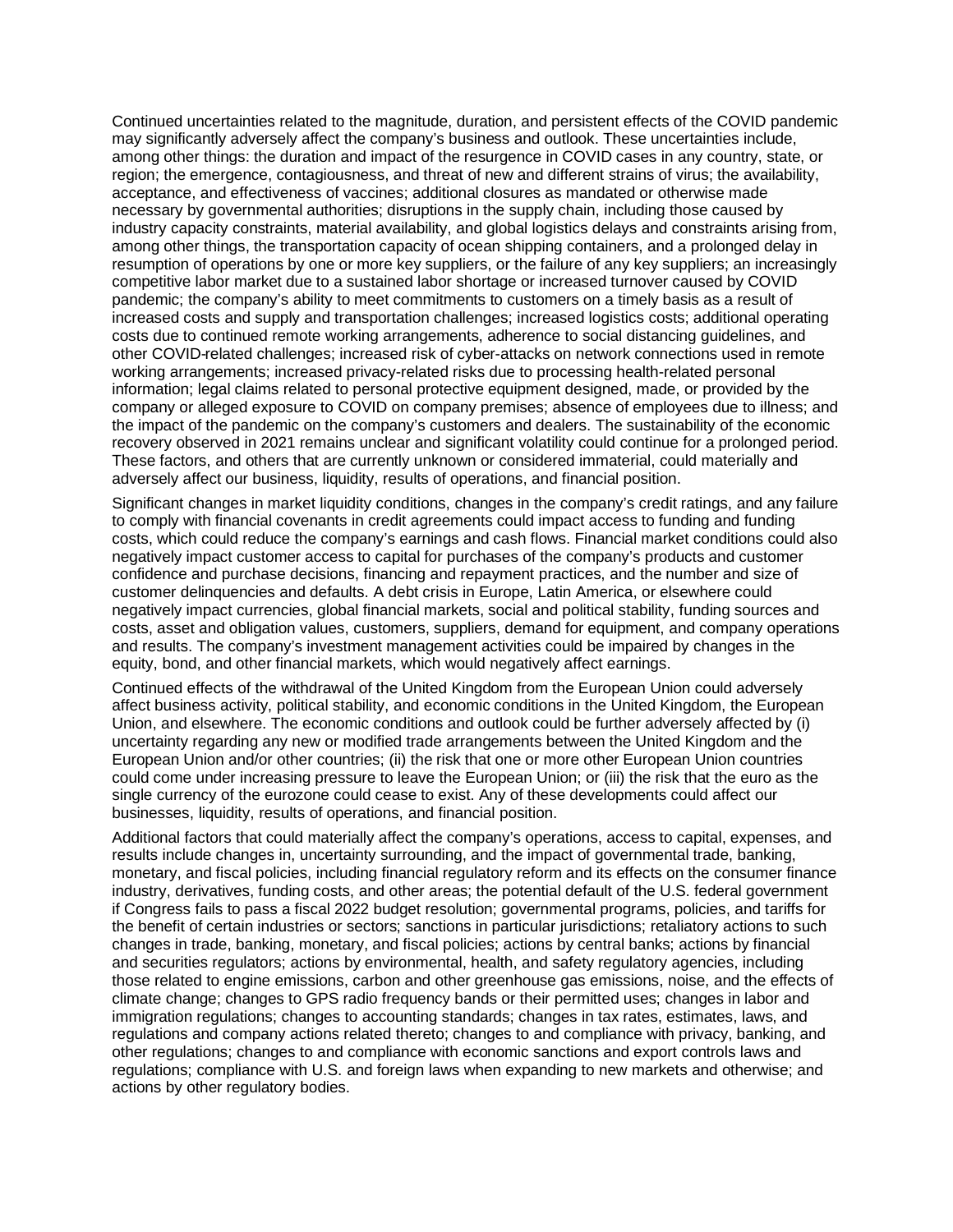Other factors that could materially affect the company's results include production, design, and technological innovations and difficulties, including capacity and supply constraints and prices; the loss of or challenges to intellectual property rights, whether through theft, infringement, counterfeiting, or otherwise; the availability and prices of strategically sourced materials, components, and whole goods; delays or disruptions in the company's supply chain or the loss of liquidity by suppliers; disruptions of infrastructures that support communications, operations, or distribution; the failure of customers, dealers, suppliers, or the company to comply with laws, regulations, and company policy pertaining to employment, human rights, health, safety, the environment, sanctions, export controls, anti-corruption, privacy and data protection, and other ethical business practices; introduction of legislation that could affect the company's business model and intellectual property, such as right to repair or right to modify; events that damage the company's reputation or brand; significant investigations, claims, lawsuits, or other legal proceedings; start-up of new plants and products; the success of new product initiatives or business strategies; changes in customer product preferences and sales mix; gaps or limitations in rural broadband coverage, capacity, and speed needed to support technology solutions; oil and energy prices, supplies, and volatility; the availability and cost of freight; actions of competitors in the various industries in which the company competes, particularly price discounting; dealer practices, especially as to levels of new and used field inventories; changes in demand and pricing for used equipment and resulting impacts on lease residual values; labor relations and contracts, including work stoppages and other disruptions; changes in the ability to attract, develop, engage, and retain qualified personnel; acquisitions and divestitures of businesses; greater-than-anticipated transaction costs; the integration of new businesses; the failure or delay in closing or realizing anticipated benefits of acquisitions, joint ventures, or divestitures; the inability to deliver precision technology and agricultural solutions to customers; the implementation of the smart industrial operating model and other organizational changes; the failure to realize anticipated savings or benefits of cost reduction, productivity, or efficiency efforts; difficulties related to the conversion and implementation of enterprise resource planning systems; security breaches, cybersecurity attacks, technology failures, and other disruptions to the information technology infrastructure of the company and its suppliers and dealers; security breaches with respect to the company's products; changes in company-declared dividends and common stock issuances and repurchases; changes in the level and funding of employee retirement benefits; changes in market values of investment assets, compensation, retirement, discount, and mortality rates which impact retirement benefit costs; and significant changes in health care costs.

The liquidity and ongoing profitability of John Deere Capital Corporation and the company's other financial services subsidiaries depend largely on timely access to capital in order to meet future cash flow requirements, and to fund operations, costs, and purchases of the company's products. If general economic conditions deteriorate or capital markets become more volatile, funding could be unavailable or insufficient. Additionally, customer confidence levels may result in declines in credit applications and increases in delinquencies and default rates, which could materially impact write-offs and provisions for credit losses.

The company's forward-looking statements are based upon assumptions relating to the factors described above, which are sometimes based upon estimates and data prepared by government agencies. Such estimates and data are often revised. The company, except as required by law, undertakes no obligation to update or revise its forward-looking statements, whether as a result of new developments or otherwise. Further information concerning the company and its businesses, including factors that could materially affect the company's financial results, is included in the company's other filings with the SEC (including, but not limited to, the factors discussed in Item 1A. Risk Factors of the company's most recent annual report on Form 10-K and quarterly reports on Form 10-Q).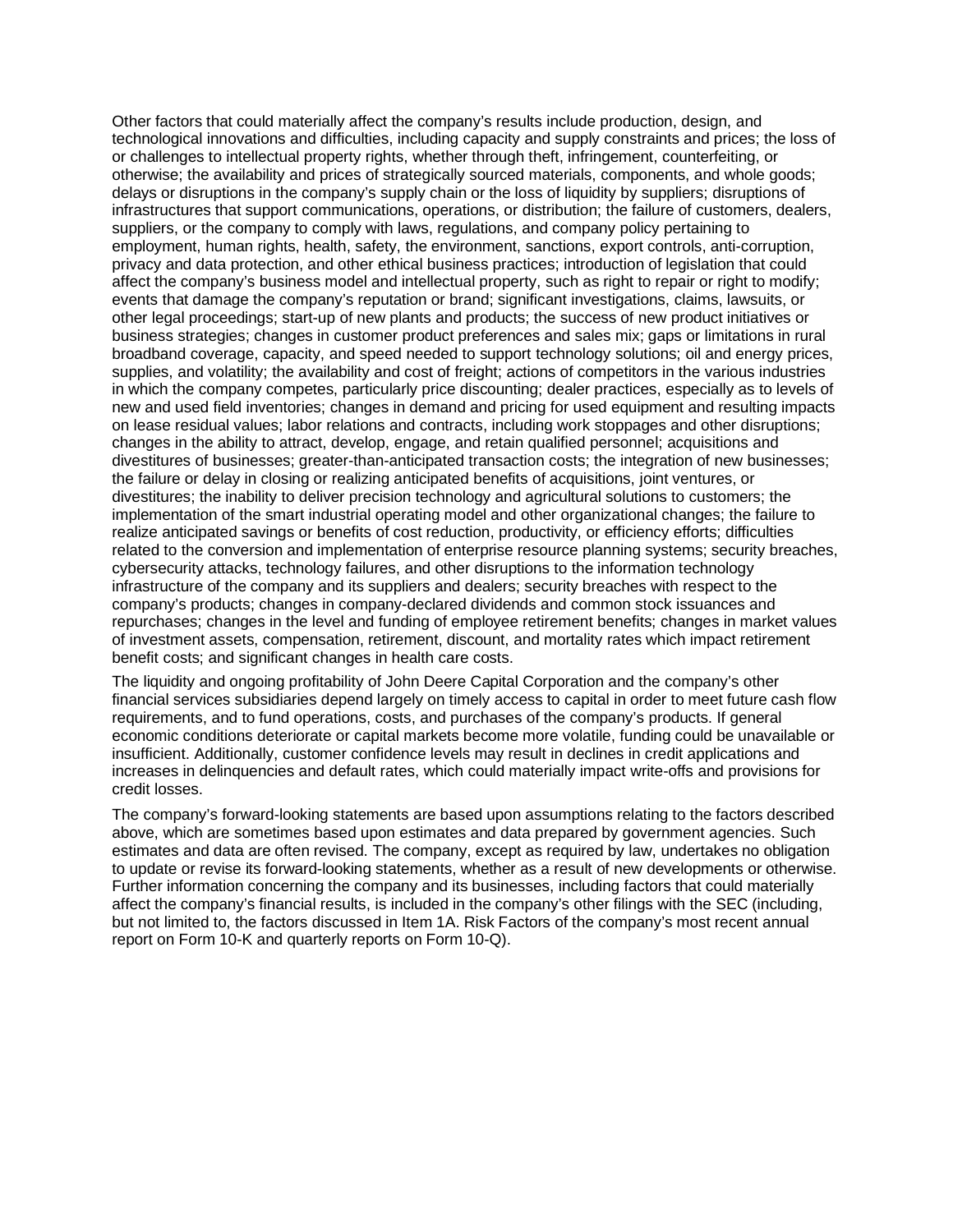# FOURTH QUARTER 2021 PRESS RELEASE

(In millions of dollars) Unaudited

|                                        |    |            |     | Three Months Ended |        | Years Ended |            |      |            |        |
|----------------------------------------|----|------------|-----|--------------------|--------|-------------|------------|------|------------|--------|
|                                        |    | October 31 |     | November 1         | %      |             | October 31 |      | November 1 | %      |
|                                        |    | 2021       |     | 2020               | Change |             | 2021       |      | 2020       | Change |
| Net sales and revenues:                |    |            |     |                    |        |             |            |      |            |        |
| Production & precision ag net sales \$ |    | 4,661      | \$. | 3,801              | $+23$  | \$.         | 16,509     | \$.  | 12,962     | +27    |
| Small ag & turf net sales              |    | 2.809      |     | 2,397              | $+17$  |             | 11.860     |      | 9.363      | +27    |
| Construction & forestry net sales      |    | 2,806      |     | 2,461              | $+14$  |             | 11,368     |      | 8,947      | $+27$  |
| <b>Financial services</b>              |    | 869        |     | 891                | $-2$   |             | 3.548      |      | 3,589      | -1     |
| Other revenues                         |    | 182        |     | 181                | $+1$   |             | 739        |      | 679        | +9     |
| Total net sales and revenues           | S  | 11,327     | \$  | 9,731              | $+16$  | \$          | 44,024     | \$   | 35,540     | $+24$  |
| Operating profit: *                    |    |            |     |                    |        |             |            |      |            |        |
| Production & precision ag              | \$ | 777        | \$  | 578                | +34    | - \$        | 3,334      | - \$ | 1,969      | +69    |
| Small ag & turf                        |    | 346        |     | 282                | $+23$  |             | 2,045      |      | 1,000      | $+105$ |
| Construction & forestry                |    | 270        |     | 196                | +38    |             | 1,489      |      | 590        | $+152$ |
| <b>Financial services</b>              |    | 299        |     | 249                | $+20$  |             | 1,144      |      | 746        | $+53$  |
| Total operating profit                 |    | 1,692      |     | 1,305              | $+30$  |             | 8,012      |      | 4,305      | +86    |
| Reconciling items **                   |    | (78)       |     | (219)              | -64    |             | (390)      |      | (472)      | -17    |
| Income taxes                           |    | (331)      |     | (329)              | $+1$   |             | (1,659)    |      | (1,082)    | +53    |
| Net income attributable to             |    |            |     |                    |        |             |            |      |            |        |
| Deere & Company                        | \$ | 1,283      |     | 757                | +69    | S           | 5,963      | \$   | 2,751      | $+117$ |

\* Operating profit is income from continuing operations before corporate expenses, certain external interest expense, certain foreign exchange gains and losses, and income taxes. Operating profit of the financial services segment includes the effect of interest expense and foreign exchange gains or losses.

\*\* Reconciling items are primarily corporate expenses, certain external interest expense, certain foreign exchange gains and losses, pension and postretirement benefit costs excluding the service cost component, and net income attributable to noncontrolling interests.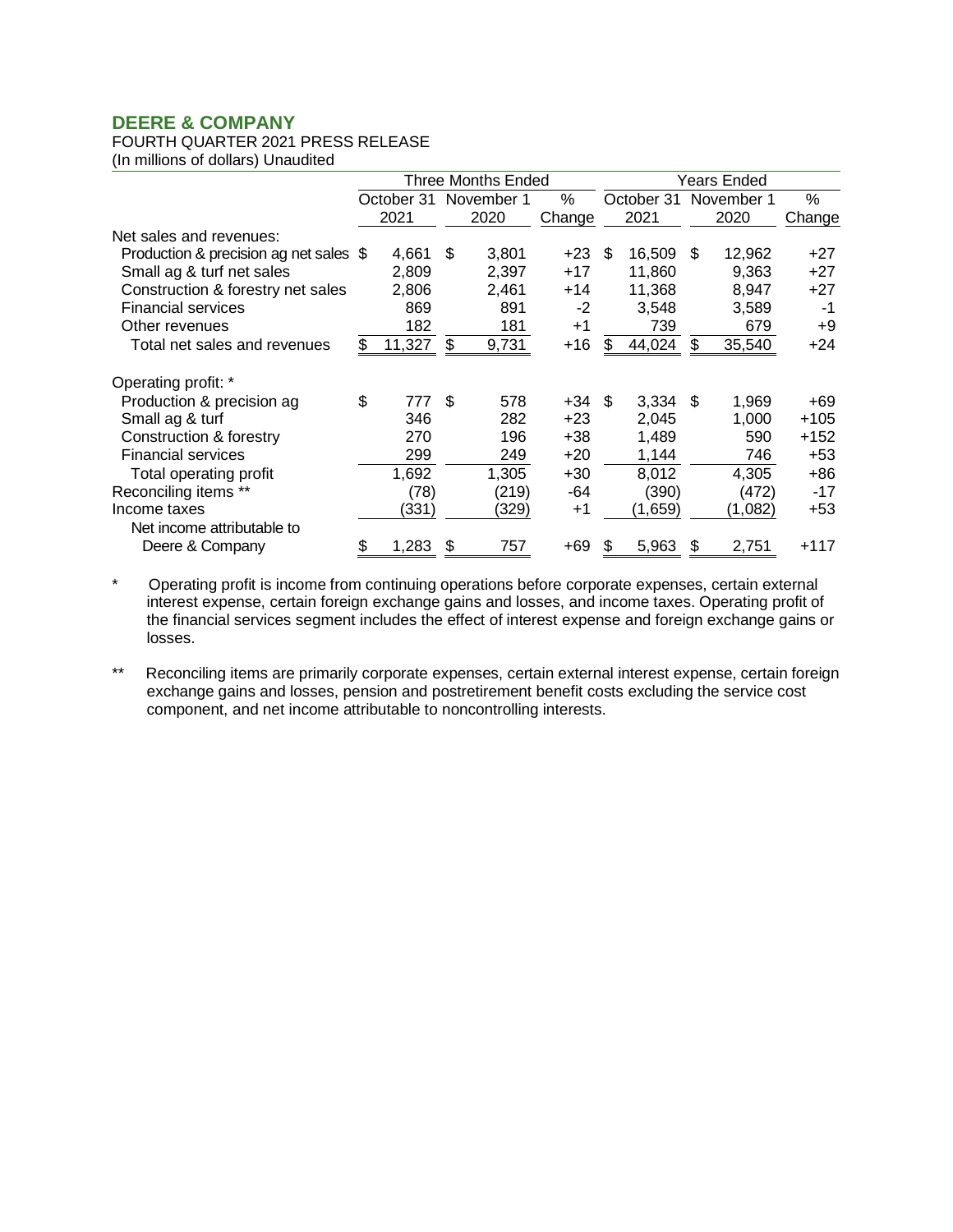STATEMENT OF CONSOLIDATED INCOME For the Three Months Ended October 31, 2021 and November 1, 2020 (In millions of dollars and shares except per share amounts) Unaudited

| Thinking of adjusted and change except                                                                                                                                                   |          | 2021                                       | 2020     |                                              |  |
|------------------------------------------------------------------------------------------------------------------------------------------------------------------------------------------|----------|--------------------------------------------|----------|----------------------------------------------|--|
| <b>Net Sales and Revenues</b><br>Net sales<br>Finance and interest income<br>Other income<br>Total                                                                                       | \$       | 10,276<br>828<br>223<br>11,327             | \$       | 8,659<br>867<br>205<br>9,731                 |  |
| <b>Costs and Expenses</b><br>Cost of sales<br>Research and development expenses<br>Selling, administrative and general expenses<br>Interest expense<br>Other operating expenses<br>Total |          | 7,809<br>450<br>936<br>210<br>309<br>9,714 |          | 6,470<br>443<br>1,011<br>278<br>414<br>8,616 |  |
| Income of Consolidated Group before Income Taxes<br>Provision for income taxes                                                                                                           |          | 1,613<br>330                               |          | 1,115<br>329                                 |  |
| <b>Income of Consolidated Group</b><br>Equity in income (loss) of unconsolidated affiliates                                                                                              |          | 1,283<br>1                                 |          | 786<br>(28)                                  |  |
| <b>Net Income</b><br>Less: Net income attributable to noncontrolling interests<br>Net Income Attributable to Deere & Company                                                             | \$       | 1,284<br>1,283                             | \$       | 758<br>1<br>757                              |  |
| <b>Per Share Data</b><br>Basic<br><b>Diluted</b>                                                                                                                                         | \$<br>\$ | 4.15<br>4.12                               | \$<br>\$ | 2.41<br>2.39                                 |  |
| <b>Average Shares Outstanding</b><br><b>Basic</b><br><b>Diluted</b>                                                                                                                      |          | 309.1<br>311.5                             |          | 314.1<br>317.1                               |  |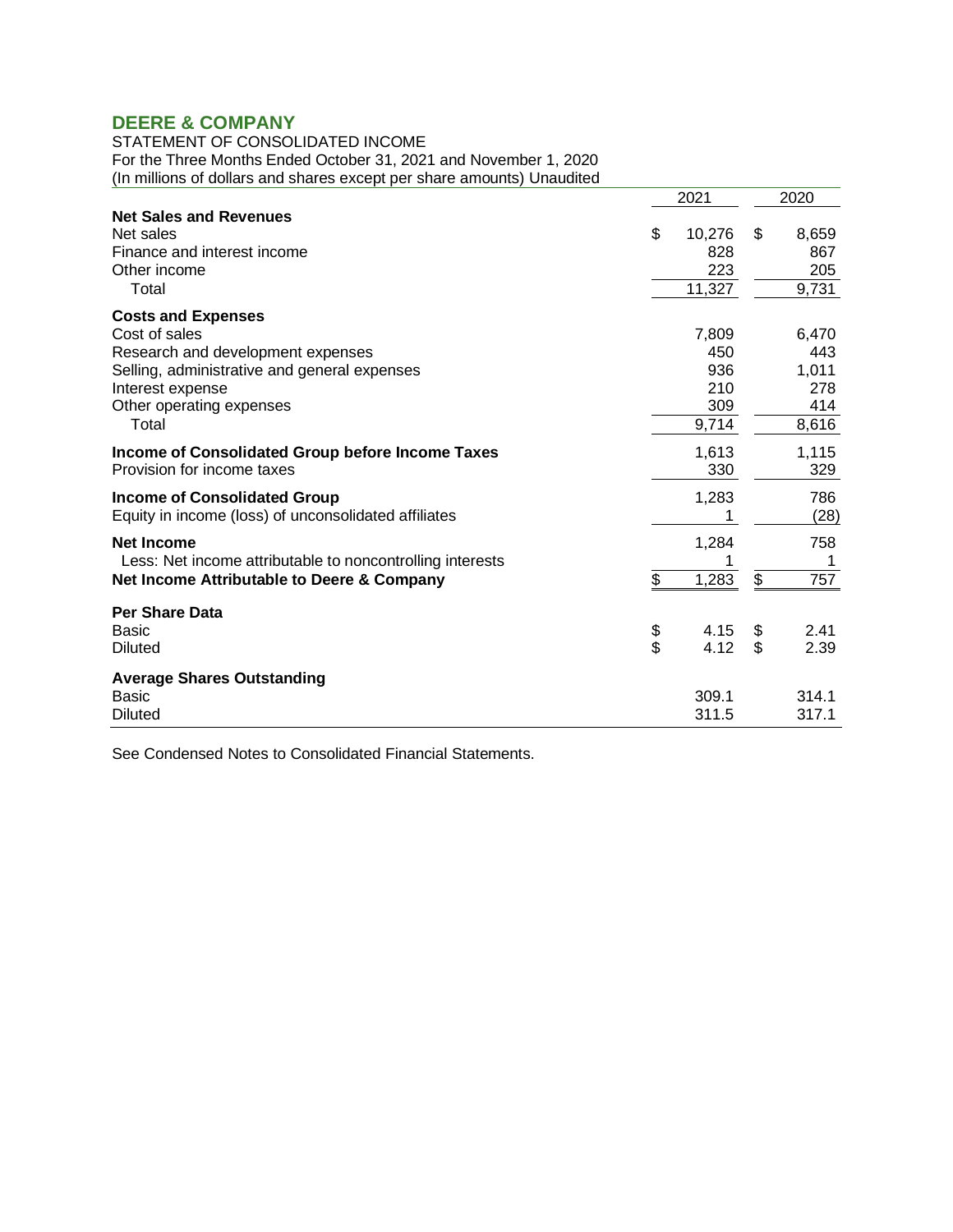STATEMENT OF CONSOLIDATED INCOME For the Years Ended October 31, 2021 and November 1, 2020 (In millions of dollars and shares except per share amounts) Unaudited

| minute of abiliary and brian bo brioble.                                                                                                                                                 |          | 2021                                               | 2020     |                                                      |  |
|------------------------------------------------------------------------------------------------------------------------------------------------------------------------------------------|----------|----------------------------------------------------|----------|------------------------------------------------------|--|
| <b>Net Sales and Revenues</b><br>Net sales<br>Finance and interest income<br>Other income<br>Total                                                                                       | \$       | 39,737<br>3,296<br>991<br>44,024                   | \$       | 31,272<br>3,450<br>818<br>35,540                     |  |
| <b>Costs and Expenses</b><br>Cost of sales<br>Research and development expenses<br>Selling, administrative and general expenses<br>Interest expense<br>Other operating expenses<br>Total |          | 29,116<br>1,587<br>3,383<br>993<br>1,343<br>36,422 |          | 23,677<br>1,644<br>3,477<br>1,247<br>1,612<br>31,657 |  |
| Income of Consolidated Group before Income Taxes<br>Provision for income taxes                                                                                                           |          | 7,602<br>1,658                                     |          | 3,883<br>1,082                                       |  |
| <b>Income of Consolidated Group</b><br>Equity in income (loss) of unconsolidated affiliates                                                                                              |          | 5,944<br>21                                        |          | 2,801<br>(48)                                        |  |
| <b>Net Income</b><br>Less: Net income attributable to noncontrolling interests<br>Net Income Attributable to Deere & Company                                                             | \$       | 5,965<br>2<br>5,963                                | \$       | 2,753<br>2<br>2,751                                  |  |
| <b>Per Share Data</b><br>Basic<br><b>Diluted</b>                                                                                                                                         | \$<br>\$ | 19.14<br>18.99                                     | \$<br>\$ | 8.77<br>8.69                                         |  |
| <b>Average Shares Outstanding</b><br><b>Basic</b><br><b>Diluted</b>                                                                                                                      |          | 311.6<br>314.0                                     |          | 313.5<br>316.6                                       |  |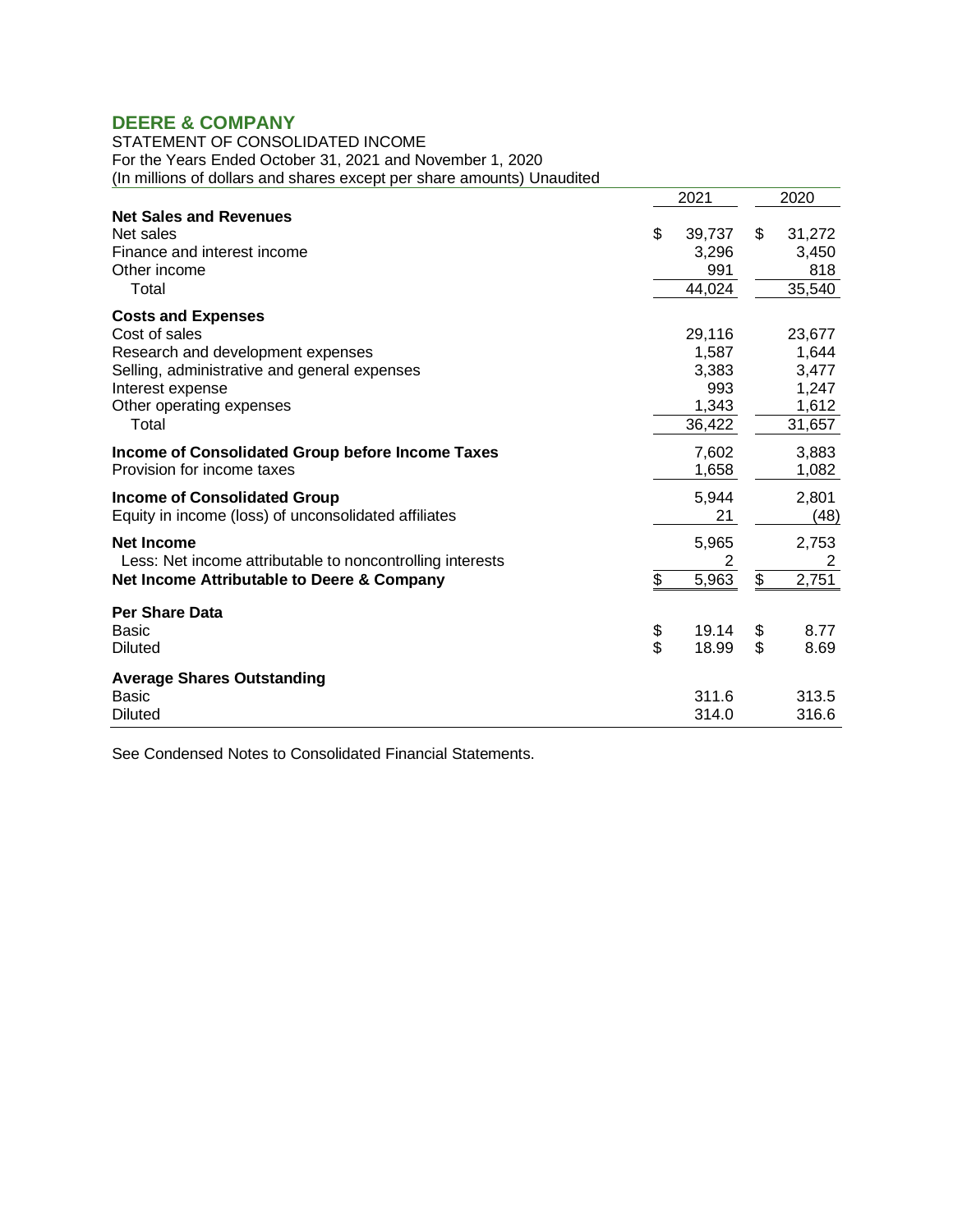### CONDENSED CONSOLIDATED BALANCE SHEET As of October 31, 2021 and November 1, 2020 (In millions of dollars) Unaudited

|                                                   | 2021         | 2020         |
|---------------------------------------------------|--------------|--------------|
| <b>Assets</b>                                     |              |              |
| Cash and cash equivalents                         | \$<br>8,017  | \$<br>7,066  |
| Marketable securities                             | 728          | 641          |
| Receivables from unconsolidated affiliates        | 27           | 31           |
| Trade accounts and notes receivable - net         | 4,208        | 4,171        |
| Financing receivables - net                       | 33,799       | 29,750       |
| Financing receivables securitized - net           | 4,659        | 4,703        |
| Other receivables                                 | 1,738        | 1,220        |
| Equipment on operating leases - net               | 6,988        | 7,298        |
| Inventories                                       | 6,781        | 4,999        |
| Property and equipment - net                      | 5,820        | 5,817        |
| Investments in unconsolidated affiliates          | 175          | 193          |
| Goodwill                                          | 3,291        | 3,081        |
| Other intangible assets - net                     | 1,275        | 1,327        |
| <b>Retirement benefits</b>                        | 3,601        | 863          |
| Deferred income taxes                             | 1,037        | 1,499        |
| Other assets                                      | 1,970        | 2,432        |
| <b>Total Assets</b>                               | \$<br>84,114 | \$<br>75,091 |
| <b>Liabilities and Stockholders' Equity</b>       |              |              |
| <b>Liabilities</b>                                |              |              |
| Short-term borrowings                             | \$<br>10,919 | \$<br>8,582  |
| Short-term securitization borrowings              | 4,605        | 4,682        |
| Payables to unconsolidated affiliates             | 143          | 105          |
| Accounts payable and accrued expenses             | 12,205       | 10,112       |
| Deferred income taxes                             | 576          | 519          |
| Long-term borrowings                              | 32,888       | 32,734       |
| Retirement benefits and other liabilities         | 4,344        | 5,413        |
| <b>Total liabilities</b>                          | 65,680       | 62,147       |
| <b>Stockholders' Equity</b>                       |              |              |
| Total Deere & Company stockholders' equity        | 18,431       | 12,937       |
| Noncontrolling interests                          | 3            | 7            |
| Total stockholders' equity                        | 18,434       | 12,944       |
| <b>Total Liabilities and Stockholders' Equity</b> | \$<br>84,114 | \$<br>75,091 |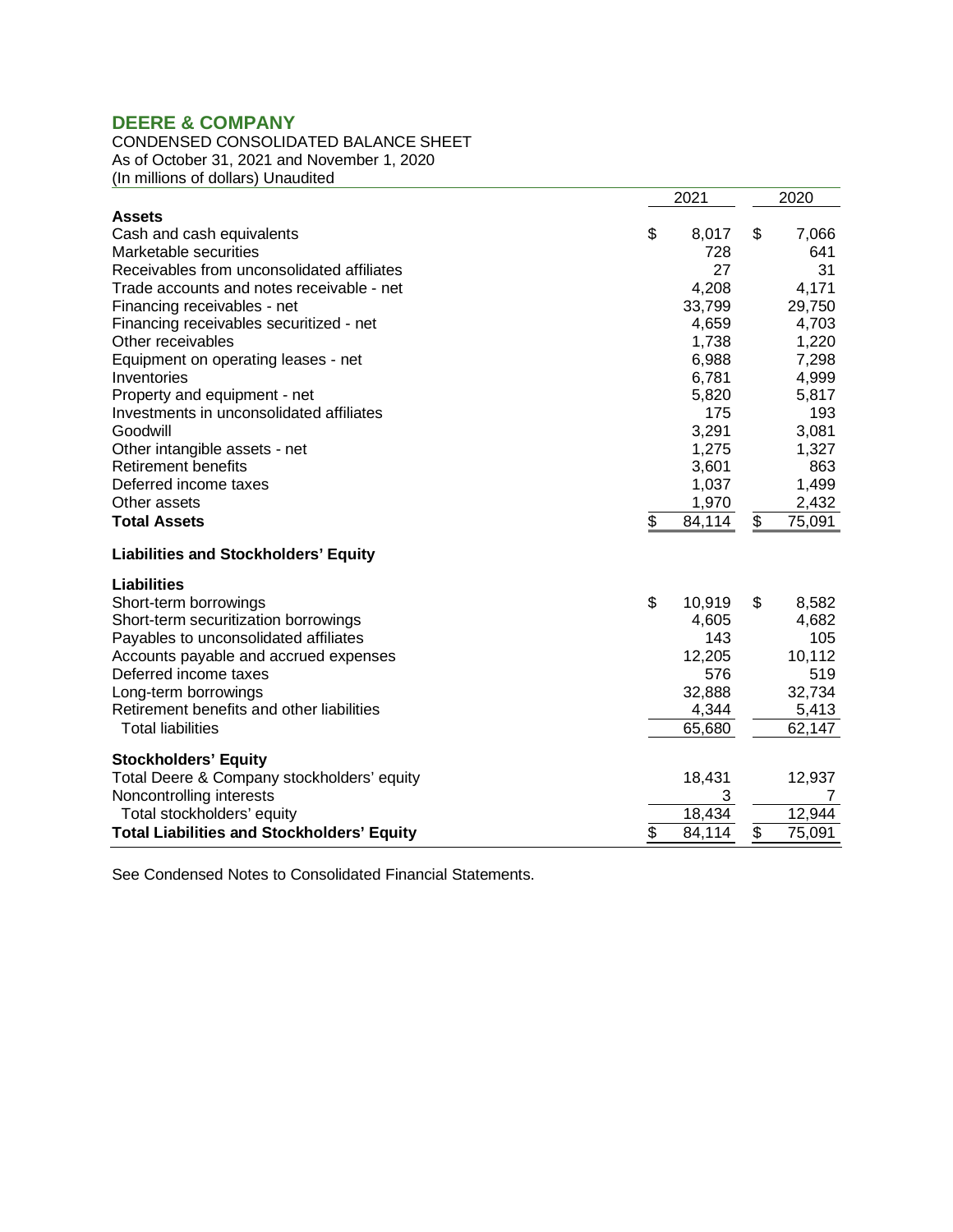STATEMENT OF CONSOLIDATED CASH FLOWS For the Years Ended October 31, 2021 and November 1, 2020

(In millions of dollars) Unaudited

|                                                                                                                                 | 2021        | 2020           |
|---------------------------------------------------------------------------------------------------------------------------------|-------------|----------------|
| <b>Cash Flows from Operating Activities</b>                                                                                     |             |                |
| Net income                                                                                                                      | \$<br>5,965 | \$<br>2,753    |
| Adjustments to reconcile net income to net cash provided by operating activities:                                               |             |                |
| Provision (credit) for credit losses                                                                                            | (6)         | 110            |
| Provision for depreciation and amortization                                                                                     | 2,050       | 2,118          |
| Impairment charges                                                                                                              | 50          | 194            |
| Share-based compensation expense                                                                                                | 82          | 81             |
| Loss on sales of businesses and unconsolidated affiliates                                                                       |             | 24             |
| Undistributed earnings of unconsolidated affiliates                                                                             | 2           | (7)            |
| Credit for deferred income taxes                                                                                                | (441)       | (11)           |
| Changes in assets and liabilities:                                                                                              |             |                |
| Trade, notes, and financing receivables related to sales                                                                        | 969         | 2,009          |
| Inventories                                                                                                                     | (2, 497)    | 397            |
| Accounts payable and accrued expenses                                                                                           | 1,884       | (7)            |
| Accrued income taxes payable/receivable                                                                                         | 11          | 8              |
| <b>Retirement benefits</b>                                                                                                      | 29          | (537)          |
| Other                                                                                                                           | (372)       | 351            |
| Net cash provided by operating activities                                                                                       | 7,726       | 7,483          |
| <b>Cash Flows from Investing Activities</b>                                                                                     |             |                |
| Collections of receivables (excluding receivables related to sales)                                                             | 18,959      | 17,381         |
| Proceeds from maturities and sales of marketable securities                                                                     | 109         | 93             |
| Proceeds from sales of equipment on operating leases                                                                            | 2,094       | 1,783          |
| Cost of receivables acquired (excluding receivables related to sales)                                                           | (23, 653)   | (19, 965)      |
| Acquisitions of businesses, net of cash acquired                                                                                | (244)       |                |
| Purchases of marketable securities                                                                                              |             | (66)<br>(130)  |
|                                                                                                                                 | (194)       |                |
| Purchases of property and equipment<br>Cost of equipment on operating leases acquired                                           | (848)       | (820)          |
| Collateral on derivatives - net                                                                                                 | (1,732)     | (1,836)<br>268 |
| Other                                                                                                                           | (281)       |                |
|                                                                                                                                 | 40          | (27)           |
| Net cash used for investing activities                                                                                          | (5,750)     | (3, 319)       |
| <b>Cash Flows from Financing Activities</b>                                                                                     |             |                |
| Increase (decrease) in total short-term borrowings                                                                              | 818         | (1,360)        |
| Proceeds from long-term borrowings                                                                                              | 8,722       | 9,271          |
| Payments of long-term borrowings                                                                                                | (7,090)     | (7, 383)       |
| Proceeds from issuance of common stock                                                                                          | 148         | 331            |
| Repurchases of common stock                                                                                                     | (2, 538)    | (750)          |
| Dividends paid                                                                                                                  | (1,040)     | (956)          |
| Other                                                                                                                           | (98)        | (133)          |
| Net cash used for financing activities                                                                                          | (1,078)     | (980)          |
| Effect of Exchange Rate Changes on Cash, Cash Equivalents, and                                                                  |             |                |
| <b>Restricted Cash</b>                                                                                                          | 55          | 32             |
|                                                                                                                                 |             |                |
| Net Increase in Cash, Cash Equivalents, and Restricted Cash<br>Cash, Cash Equivalents, and Restricted Cash at Beginning of Year | 953         | 3,216          |
|                                                                                                                                 | \$<br>7,172 | 3,956          |
| Cash, Cash Equivalents, and Restricted Cash at End of Year                                                                      | 8,125       | \$<br>7,172    |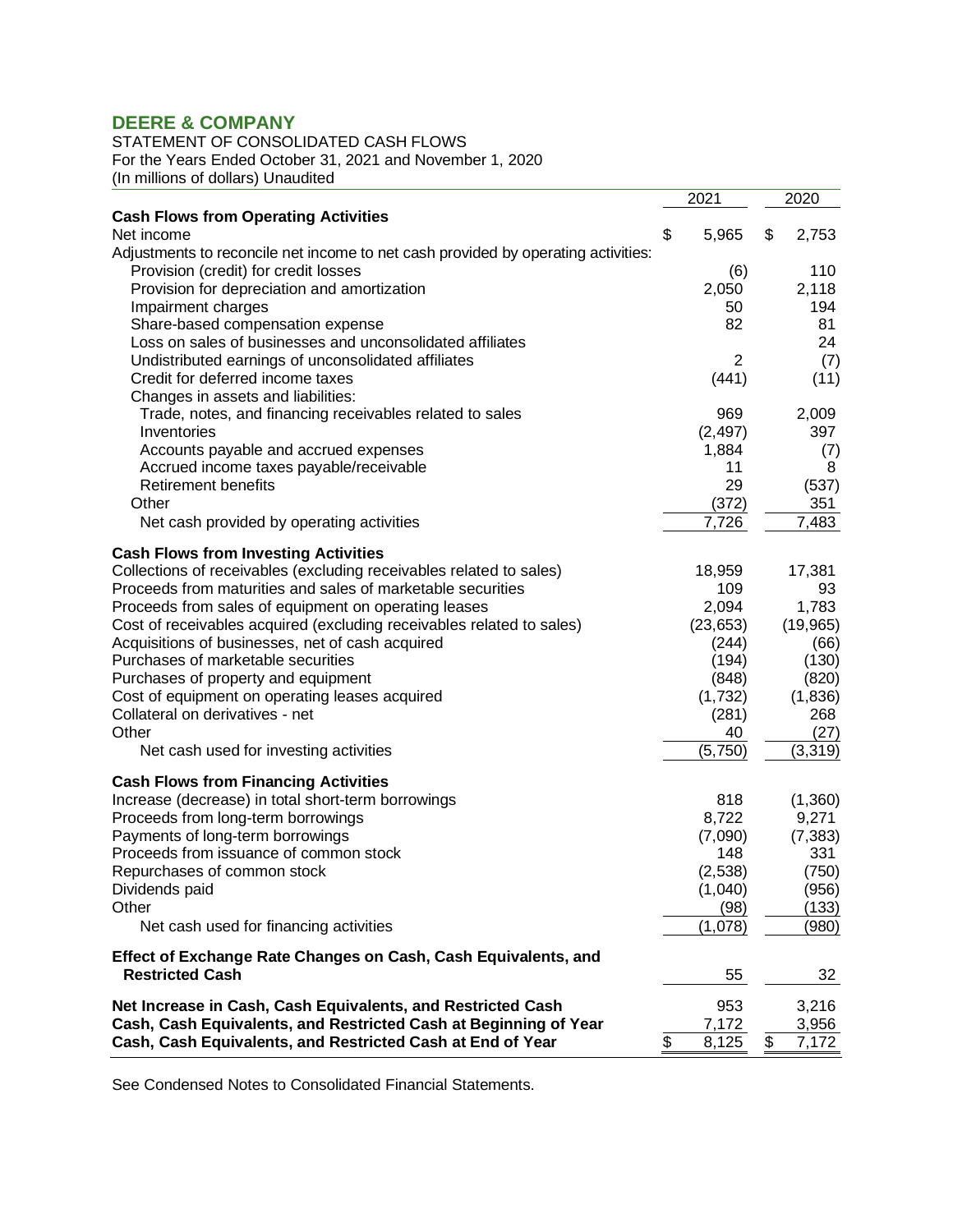Condensed Notes to Consolidated Financial Statements (In millions of dollars and shares except per share amounts) Unaudited

### (1) **2021 Special Items**

In the third quarter of 2021, the company sold a closed factory that previously produced small agriculture equipment in China, resulting in a pretax gain. During the first quarter of 2021, the fixed assets in an asphalt plant factory in Germany were impaired. The company also continued to assess its manufacturing locations, resulting in additional long-lived asset impairments. These impairments were offset by a favorable indirect tax ruling in Brazil. There were no special items in the fourth quarter of 2021.

|                                     | Year Ended October 31, 2021 |              |  |          |      |              |  |       |  |  |  |  |  |  |
|-------------------------------------|-----------------------------|--------------|--|----------|------|--------------|--|-------|--|--|--|--|--|--|
|                                     |                             | Production & |  | Small Ag |      | Construction |  |       |  |  |  |  |  |  |
| Expense (benefit):                  |                             | Precision Ag |  | & Turf   |      | & Forestry   |  | Total |  |  |  |  |  |  |
| Gain on sale - Other income         |                             |              |  | (27)     |      |              |  | (27)  |  |  |  |  |  |  |
| Long-lived asset impairments -      |                             |              |  |          |      |              |  |       |  |  |  |  |  |  |
| Cost of sales                       |                             | 5            |  | 3        | - \$ | 42           |  | 50    |  |  |  |  |  |  |
| Brazil indirect tax - Cost of sales |                             | (53)         |  |          |      | (5)          |  | (58)  |  |  |  |  |  |  |
| Total pretax expense (benefit)      |                             | (48)         |  | 24)      |      | 37           |  | (35)  |  |  |  |  |  |  |

#### **2020 Special Items**

In 2020, the company closed a factory producing small agricultural equipment in China resulting in one-time costs in the fourth quarter, in addition to costs previously recorded in the third quarter. The company also impaired fixed assets at multiple international locations resulting in one-time costs in the fourth quarter, along with fixed asset impairments recognized in the second quarter. Equipment on operating leases and matured operating lease inventory were impaired in the second quarter of 2020. The company also impaired minority investments resulting in one-time costs in the fourth quarter, in addition to a minority investment impairment in the second quarter.

|                                 |            |     |   | Three Months Ended Nov. 1, 2020 |       |            |            |     | Year Ended Nov. 1, 2020 |          |       |
|---------------------------------|------------|-----|---|---------------------------------|-------|------------|------------|-----|-------------------------|----------|-------|
| Expense:                        | <b>PPA</b> | SAT |   | СF                              | Total | <b>PPA</b> | <b>SAT</b> |     | СF                      | FS       | Total |
| Factory closure - Cost of sales |            |     |   |                                 | \$    |            | \$<br>20   |     |                         |          | 20    |
| Long-lived asset impairments:   |            |     |   |                                 |       |            |            |     |                         |          |       |
| Cost of sales                   |            | 13  | S | 18                              | 31    |            | 13         | S.  | 80                      |          | 93    |
| SA&G expenses                   | 2          | 2   |   |                                 |       | 2          | 2          |     |                         |          | 4     |
| Other operating expenses        |            |     |   |                                 |       |            |            |     |                         | \$<br>32 | 32    |
| Affiliate company impairments - |            |     |   |                                 |       |            |            |     |                         |          |       |
| Equity in income (loss) of      |            |     |   |                                 |       |            |            |     |                         |          |       |
| unconsolidated affiliates       |            |     |   | 30                              | 30    |            |            |     | 50                      |          | 50    |
| Total pretax expense            | 2          | 22  |   | 48                              | 72    | 2          | 35         | \$. | 130                     | 32       | 199   |

### **2020 Disposition**

In the fourth quarter of 2020, the company sold its German lawn mower business. A \$24 million pretax loss was recorded in the third quarter of 2020 when the definitive sale agreement was finalized. The loss was recorded in "Other operating expenses" in the small agriculture and turf segment.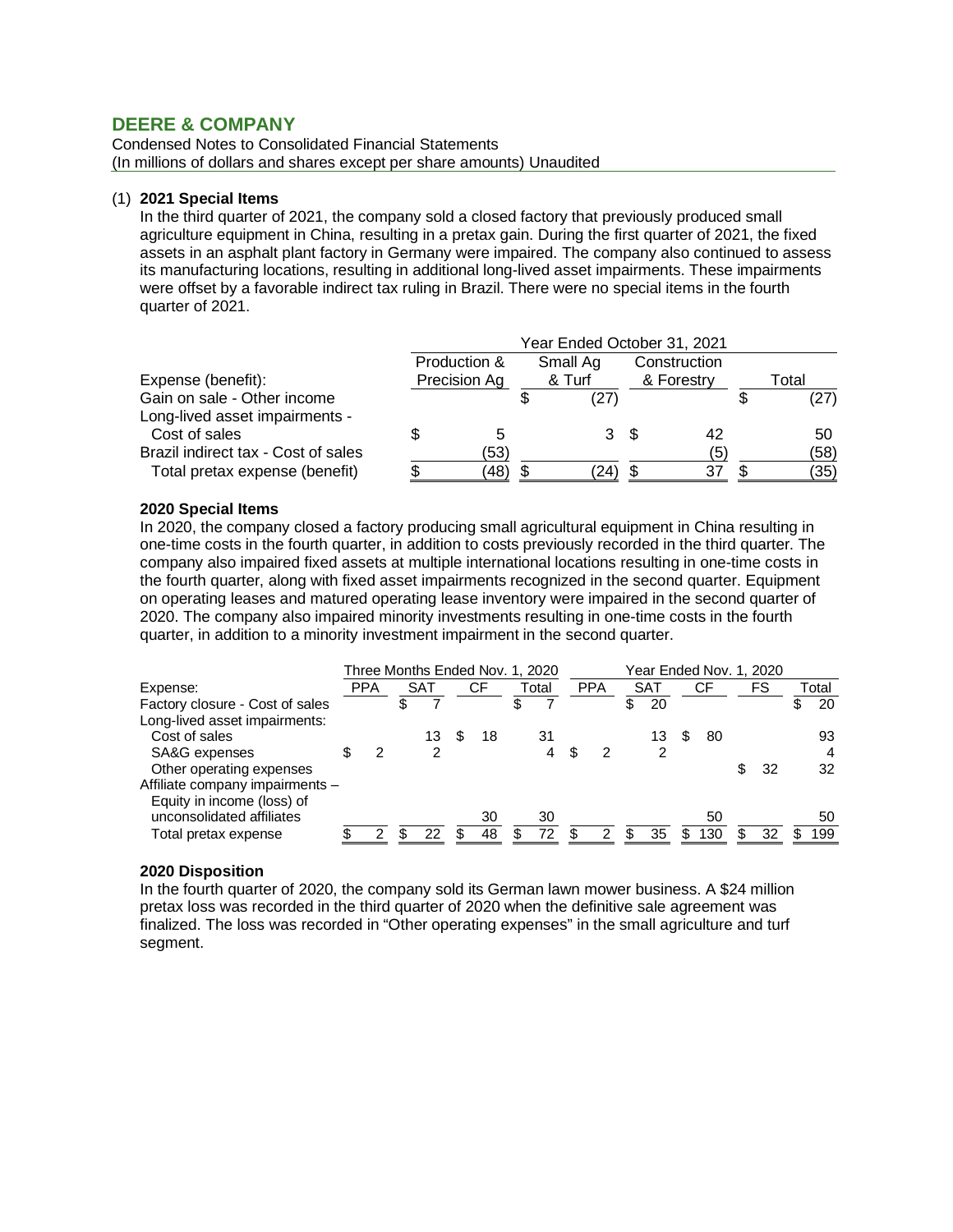### **2020 Employee-Separation Programs**

During the first and fourth quarters of 2020, the company implemented employee-separation programs for the company's salaried workforce in several geographic areas, including the U.S., Europe, Asia, and Latin America. The programs' main purpose was to improve efficiency through a leaner, more flexible organization. The total pretax expenses for 2020 were as follows:

|                                  |            | Three Months Ended Nov. 1, 2020 |   |    |   |    |          |     |            |          |          |   | Year Ended Nov. 1, 2020 |   |       |
|----------------------------------|------------|---------------------------------|---|----|---|----|----------|-----|------------|----------|----------|---|-------------------------|---|-------|
|                                  | <b>PPA</b> | <b>SAT</b>                      |   | СF |   | FS | Total    |     | <b>PPA</b> | SAT      | СF       |   | FS                      |   | Total |
| Cost of sales                    | 31         | 19                              | S | 13 |   |    | \$<br>63 | S   | 51         | \$<br>31 | \$<br>22 |   |                         | S | 104   |
| Research and                     |            |                                 |   |    |   |    |          |     |            |          |          |   |                         |   |       |
| development expenses             | 20         | 12                              |   | 5  |   |    | 37       |     | 29         | 18       | 8        |   |                         |   | 55    |
| Selling, administrative and      |            |                                 |   |    |   |    |          |     |            |          |          |   |                         |   |       |
| general expenses                 | 34         | 24                              |   | 10 | Ъ | 11 | 79       |     | 53         | 43       | 24       | S | 15                      |   | 135   |
| Total operating profit impact \$ | 85         | 55                              | S | 28 |   | 11 | 179      | \$. | 133        | 92       | 54       |   | 15                      |   | 294   |
| Non-operating profit impact      |            |                                 |   |    |   |    | 18       |     |            |          |          |   |                         |   | 41    |
| Total pretax expense             |            |                                 |   |    |   |    | 197      |     |            |          |          |   |                         |   | 335   |

Included in total pretax expense are non-cash charges of \$13 million and \$34 million in the fourth quarter and full year 2020, respectively, resulting from curtailment losses in certain OPEB plans that were recorded outside of operating profit in "Other operating expenses."

- (2) Prior to November 2, 2020, the operating results of the Wirtgen Group (Wirtgen) were incorporated into the company's consolidated financial statements using a one-month lag period. In the first quarter of 2021, the reporting lag was eliminated resulting in one additional month of Wirtgen activity in the first quarter and fiscal year 2021. The effect was an increase to "Net sales" of \$270 million, which the company considers immaterial to construction and forestry's annual net sales. Prior period results were not restated.
- (3) Dividends declared and paid on a per share basis were as follows:

|                    | Three Months Ended |            | Years Ended |            |
|--------------------|--------------------|------------|-------------|------------|
|                    | October 31         | November 1 | October 31  | November 1 |
|                    | 2021               | 2020       | 2021        | 2020       |
| Dividends declared | 1.05               | .76        | 3.61        | 3.04       |
| Dividends paid     | .90                | .76        | 3.32        | 3.04       |

- (4) The calculation of basic net income per share is based on the average number of shares outstanding. The calculation of diluted net income per share recognizes any dilutive effect of share-based compensation.
- (5) The consolidated financial statements represent the consolidation of all Deere & Company's subsidiaries. In the supplemental consolidating data in Note 6 to the financial statements, the "Equipment Operations" represents the enterprise without "Financial Services", which include the company's production and precision agriculture operations, small agriculture and turf operations, and construction and forestry operations, and other corporate assets, liabilities, revenues, and expenses not reflected within "Financial Services."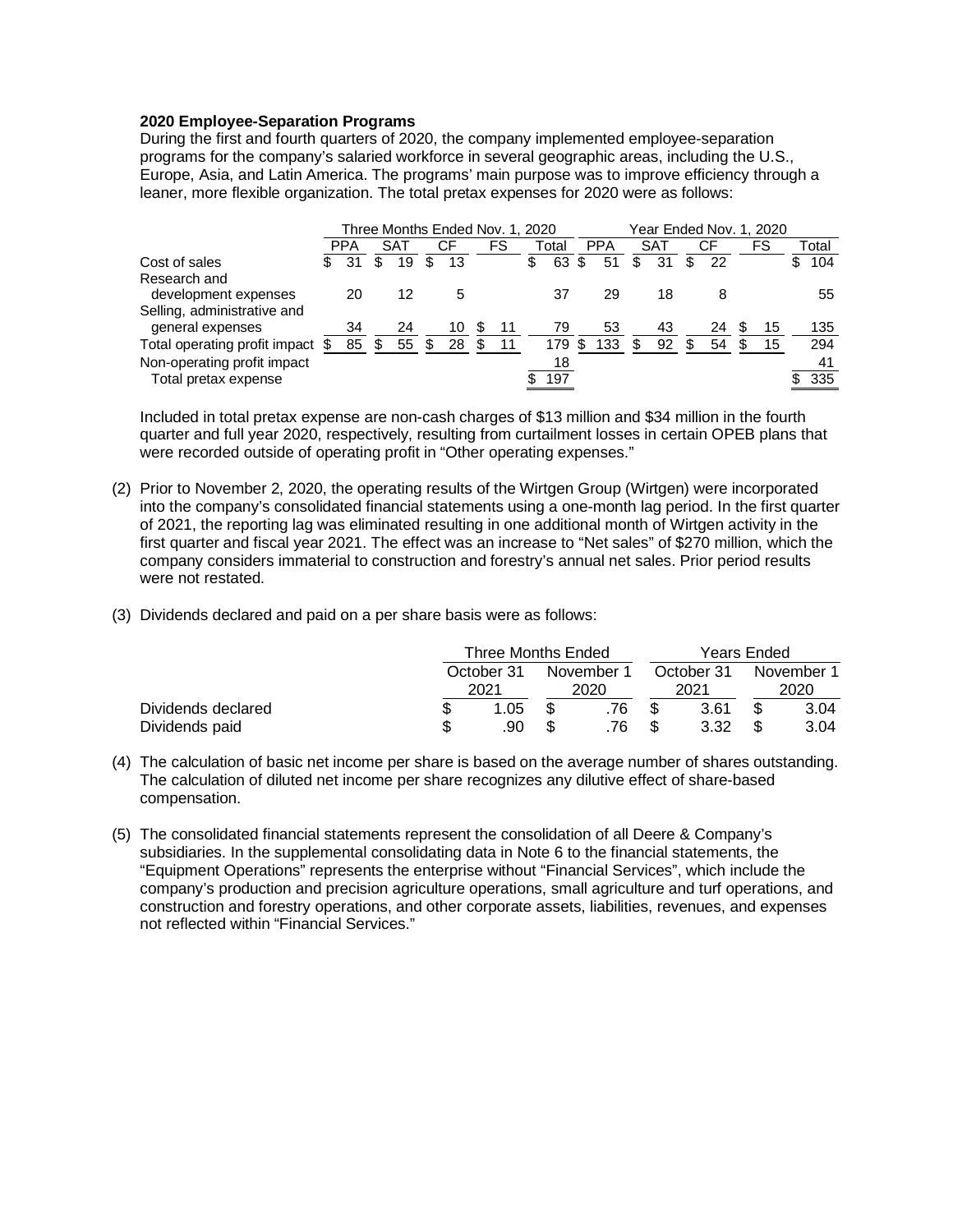#### (6) SUPPLEMENTAL CONSOLIDATING DATA STATEMENT OF INCOME For the Three Months Ended October 31, 2021 and November 1, 2020 (In millions of dollars) Unaudited

|                                                       |          | <b>EQUIPMENT</b>        |      |     | <b>FINANCIAL</b> |     |                     |       |             |                     |  |
|-------------------------------------------------------|----------|-------------------------|------|-----|------------------|-----|---------------------|-------|-------------|---------------------|--|
|                                                       |          | OPERATIONS <sup>1</sup> |      |     | <b>SERVICES</b>  |     | <b>ELIMINATIONS</b> |       |             | <b>CONSOLIDATED</b> |  |
|                                                       | 2021     | 2020                    | 2021 |     | 2020             |     | 2021                | 2020  | 2021        | 2020                |  |
| <b>Net Sales and Revenues</b>                         |          |                         |      |     |                  |     |                     |       |             |                     |  |
| Net sales                                             | \$10,276 | \$8,659                 |      |     |                  |     |                     |       | \$10,276    | \$8,659             |  |
| Finance and interest income                           | 39       | 38                      | \$   | 859 | -\$              | 891 | \$<br>(70) \$       | (62)  | 828         | 867 <sup>2</sup>    |  |
| Other income                                          | 229      | 211                     |      | 84  |                  | 60  | (90)                | (66)  | 223         | 205 <sup>3</sup>    |  |
| Total                                                 | 10,544   | 8,908                   |      | 943 |                  | 951 | (160)               | (128) | 11,327      | 9,731               |  |
| <b>Costs and Expenses</b>                             |          |                         |      |     |                  |     |                     |       |             |                     |  |
| Cost of sales                                         | 7,811    | 6,470                   |      |     |                  |     | (2)                 |       | 7,809       | 6,470 4             |  |
| Research and development expenses                     | 450      | 443                     |      |     |                  |     |                     |       | 450         | 443                 |  |
| Selling, administrative and general expenses          | 798      | 890                     |      | 140 |                  | 123 | (2)                 | (2)   | 936         | 1,011 <sup>4</sup>  |  |
| Interest expense                                      | 81       | 92                      |      | 148 |                  | 195 | (19)                | (9)   | 210         | 278 5               |  |
| Interest compensation to Financial Services           | 51       | 53                      |      |     |                  |     | (51)                | (53)  |             |                     |  |
| Other operating expenses                              | 40       | 93                      |      | 355 |                  | 385 | (86)                | (64)  | 309         | 414                 |  |
| Total                                                 | 9,231    | 8,041                   |      | 643 |                  | 703 | (160)               | (128) | 9,714       | 8,616               |  |
| Income before Income Taxes                            | 1,313    | 867                     |      | 300 |                  | 248 |                     |       | 1,613       | 1,115               |  |
| Provision for income taxes                            | 256      | 266                     |      | 74  |                  | 63  |                     |       | 330         | 329                 |  |
| Income after Income Taxes                             | 1,057    | 601                     |      | 226 |                  | 185 |                     |       | 1,283       | 786                 |  |
| Equity in income (loss) of unconsolidated affiliates  |          | (29)                    |      |     |                  |     |                     |       |             | (28)                |  |
| <b>Net Income</b><br>Less: Net income attributable to | 1,057    | 572                     |      | 227 |                  | 186 |                     |       | 1,284       | 758                 |  |
| noncontrolling interests                              |          |                         |      |     |                  |     |                     |       |             |                     |  |
| Net Income Attributable to Deere & Company \$ 1,056   |          | 571<br>S                | \$   | 227 | \$               | 186 |                     |       | 1,283<br>\$ | 757<br>\$           |  |

The supplemental consolidating data is presented for informational purposes. Transactions between the Equipment Operations and Financial Services have been eliminated to arrive at the consolidated financial statements.

<sup>1</sup> The Equipment Operations represents the enterprise without Financial Services. The Equipment Operations includes the company's production and precision agriculture operations, small agriculture and turf operations, construction and forestry operations, and other corporate assets, liabilities, revenues, and expenses not reflected within Financial Services.

<sup>2</sup> Elimination of Financial Services' interest income earned from Equipment Operations.

<sup>3</sup> Elimination of Equipment Operations' margin from inventory transferred to equipment on operating leases.

<sup>4</sup> Elimination of intercompany service fees.<br><sup>5</sup> Elimination of Equipment Operations' interest expense to Financial Services.

<sup>6</sup> Elimination of Financial Services' lease depreciation expense related to inventory transferred to equipment on operating leases.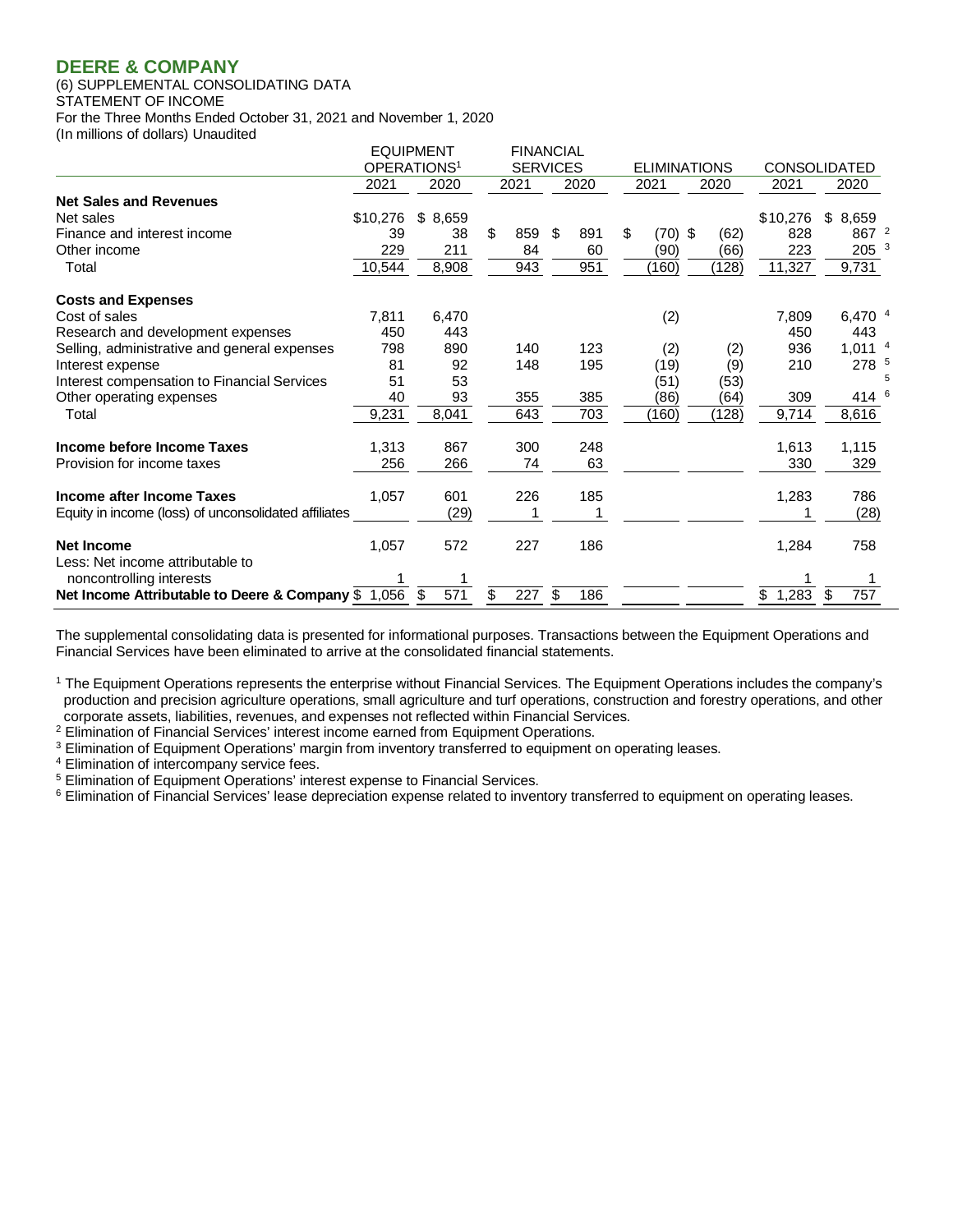SUPPLEMENTAL CONSOLIDATING DATA (Continued) STATEMENT OF INCOME For the Years Ended October 31, 2021 and November 1, 2020 (In millions of dollars) Unaudited

|                                                       |          | <b>EQUIPMENT</b>        |           | <b>FINANCIAL</b> |                     |              |          |                      |
|-------------------------------------------------------|----------|-------------------------|-----------|------------------|---------------------|--------------|----------|----------------------|
|                                                       |          | OPERATIONS <sup>1</sup> |           | <b>SERVICES</b>  | <b>ELIMINATIONS</b> |              |          | <b>CONSOLIDATED</b>  |
|                                                       | 2021     | 2020                    | 2021      | 2020             | 2021                | 2020         | 2021     | 2020                 |
| <b>Net Sales and Revenues</b>                         |          |                         |           |                  |                     |              |          |                      |
| Net sales                                             | \$39,737 | \$31,272                |           |                  |                     |              | \$39,737 | \$31,272             |
| Finance and interest income                           | 133      | 112                     | \$3,442   | \$<br>3,610      | (279)<br>\$         | -\$<br>(272) | 3,296    | $3,450^{2}$          |
| Other income                                          | 941      | 808                     | 352       | 257              | (302)               | (247)        | 991      | 818 <sup>3</sup>     |
| Total                                                 | 40,811   | 32,192                  | 3,794     | 3,867            | (581)               | (519)        | 44,024   | 35,540               |
| <b>Costs and Expenses</b>                             |          |                         |           |                  |                     |              |          |                      |
| Cost of sales                                         | 29,119   | 23,679                  |           |                  | (3)                 | (2)          | 29,116   | 23,677 4             |
| Research and development expenses                     | 1,587    | 1,644                   |           |                  |                     |              | 1,587    | 1,644                |
| Selling, administrative and general expenses          | 2,887    | 2,878                   | 504       | 606              | (8)                 | (7)          | 3,383    | $3,477$ <sup>4</sup> |
| Interest expense                                      | 368      | 329                     | 687       | 942              | (62)                | (24)         | 993      | $1,247$ <sup>5</sup> |
| Interest compensation to Financial Services           | 217      | 248                     |           |                  | (217)               | (248)        |          |                      |
| Other operating expenses                              | 181      | 278                     | 1,453     | 1,572            | (291)               | (238)        | 1,343    | $1,612$ <sup>6</sup> |
| Total                                                 | 34,359   | 29,056                  | 2,644     | 3,120            | (581)               | (519)        | 36,422   | 31,657               |
| Income before Income Taxes                            | 6,452    | 3,136                   | 1,150     | 747              |                     |              | 7.602    | 3,883                |
| Provision for income taxes                            | 1,386    | 899                     | 272       | 183              |                     |              | 1,658    | 1,082                |
| Income after Income Taxes                             | 5,066    | 2,237                   | 878       | 564              |                     |              | 5,944    | 2,801                |
| Equity in income (loss) of unconsolidated affiliates  | 18       | (50)                    | 3         | 2                |                     |              | 21       | (48)                 |
| <b>Net Income</b><br>Less: Net income attributable to | 5,084    | 2,187                   | 881       | 566              |                     |              | 5,965    | 2,753                |
| noncontrolling interests                              | 2        | 2                       |           |                  |                     |              |          |                      |
| Net Income Attributable to Deere & Company \$ 5,082   |          | 2,185<br>\$             | 881<br>\$ | \$<br>566        |                     |              | \$5,963  | 2,751<br>\$          |

The supplemental consolidating data is presented for informational purposes. Transactions between the Equipment Operations and Financial Services have been eliminated to arrive at the consolidated financial statements.

<sup>1</sup> The Equipment Operations represents the enterprise without Financial Services. The Equipment Operations includes the company's production and precision agriculture operations, small agriculture and turf operations, construction and forestry operations, and other corporate assets, liabilities, revenues, and expenses not reflected within Financial Services.

<sup>2</sup> Elimination of Financial Services' interest income earned from Equipment Operations.

<sup>3</sup> Elimination of Equipment Operations' margin from inventory transferred to equipment on operating leases.

<sup>4</sup> Elimination of intercompany service fees.<br><sup>5</sup> Elimination of Equipment Operations' interest expense to Financial Services.

<sup>6</sup> Elimination of Financial Services' lease depreciation expense related to inventory transferred to equipment on operating leases.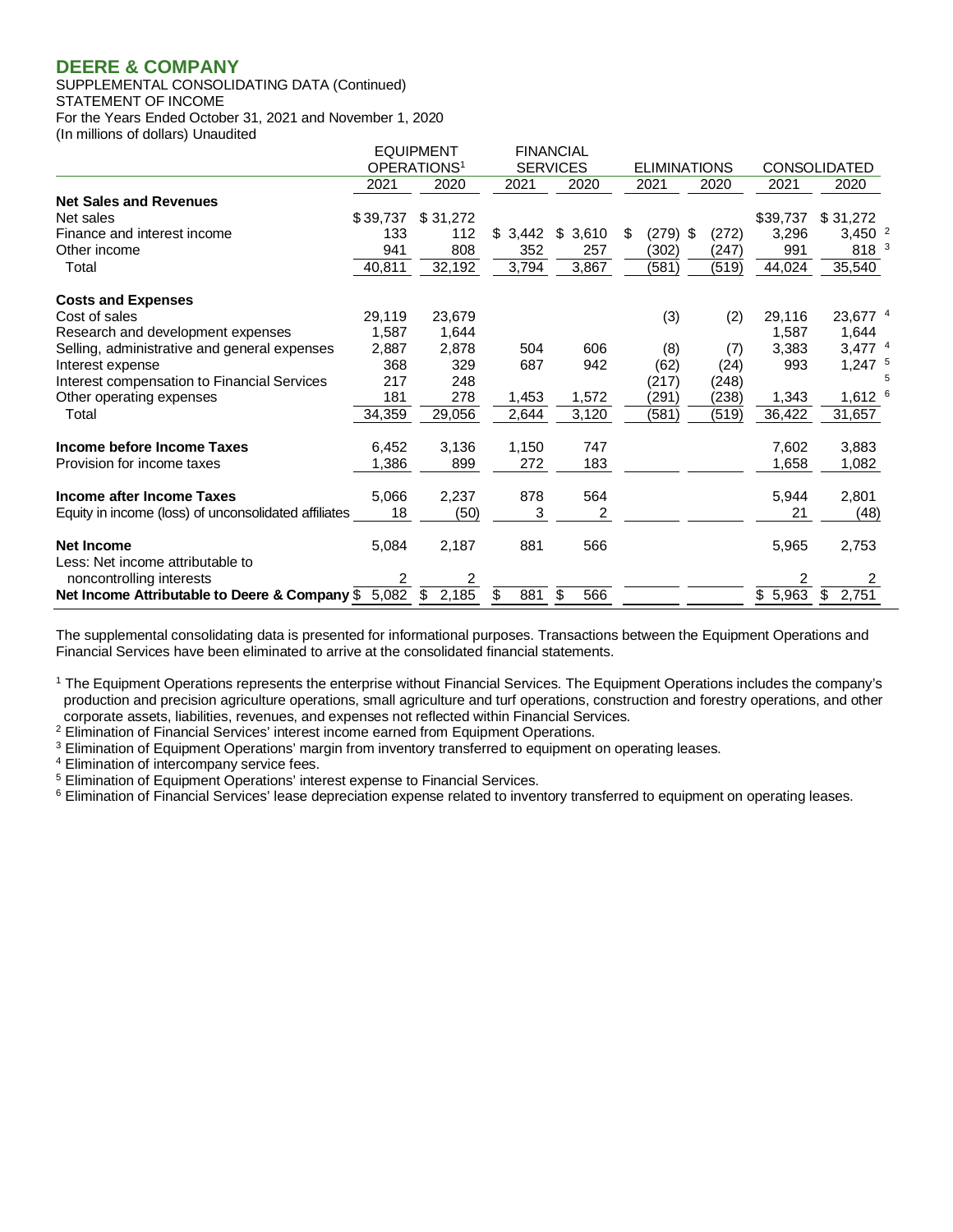SUPPLEMENTAL CONSOLIDATING DATA (Continued) CONDENSED BALANCE SHEET

As of October 31, 2021 and November 1, 2020 (In millions of dollars) Unaudited

|                                                   |    | <b>EQUIPMENT</b>        |              |          |       | <b>FINANCIAL</b> |               |                     |             |                     |                |
|---------------------------------------------------|----|-------------------------|--------------|----------|-------|------------------|---------------|---------------------|-------------|---------------------|----------------|
|                                                   |    | OPERATIONS <sup>1</sup> |              |          |       | <b>SERVICES</b>  |               | <b>ELIMINATIONS</b> |             | <b>CONSOLIDATED</b> |                |
| Assets                                            |    | 2021                    | 2020         | 2021     |       | 2020             | 2021          | 2020                | 2021        | 2020                |                |
| Cash and cash equivalents                         | S  | 7,188                   | \$<br>6,145  | \$       | 829   | \$<br>921        |               |                     | \$<br>8,017 | \$<br>7,066         |                |
| Marketable securities                             |    | 3                       | 7            |          | 725   | 634              |               |                     | 728         | 641                 |                |
| Receivables from unconsolidated affiliates        |    | 5,591                   | 5,290        |          |       |                  | \$ (5,564)    | \$ (5,259)          | 27          | 31                  | $\overline{7}$ |
| Trade accounts and notes receivable - net         |    | 1,155                   | 1,013        |          | 3,895 | 4,238            | (842)         | (1,080)             | 4,208       | 4,171               |                |
| Financing receivables - net                       |    | 73                      | 106          | 33,726   |       | 29,644           |               |                     | 33,799      | 29,750              |                |
| Financing receivables securitized - net           |    | 10                      | 26           |          | 4,649 | 4,677            |               |                     | 4,659       | 4,703               |                |
| Other receivables                                 |    | 1.602                   | 1,117        |          | 159   | 151              | (23)          | (48)                | 1,738       | 1,220               | 8              |
| Equipment on operating leases - net               |    |                         |              |          | 6,988 | 7,298            |               |                     | 6,988       | 7,298               |                |
| Inventories                                       |    | 6,781                   | 4,999        |          |       |                  |               |                     | 6,781       | 4,999               |                |
| Property and equipment - net                      |    | 5,783                   | 5,778        |          | 37    | 39               |               |                     | 5,820       | 5,817               |                |
| Investments in unconsolidated affiliates          |    | 153                     | 174          |          | 22    | 19               |               |                     | 175         | 193                 |                |
| Goodwill                                          |    | 3,291                   | 3,081        |          |       |                  |               |                     | 3,291       | 3,081               |                |
| Other intangible assets - net                     |    | 1,275                   | 1,327        |          |       |                  |               |                     | 1,275       | 1,327               |                |
| <b>Retirement benefits</b>                        |    | 3,539                   | 859          |          | 64    | 59               | (2)           | (55)                | 3,601       | 863                 |                |
| Deferred income taxes                             |    | 1,215                   | 1,763        |          | 53    | 45               | (231)         | (309)               | 1,037       | 1,499               | 10             |
| Other assets                                      |    | 1,493                   | 1,439        |          | 477   | 994              |               | (1)                 | 1,970       | 2,432               |                |
| <b>Total Assets</b>                               | \$ | 39,152                  | \$<br>33,124 | \$51,624 |       | \$48,719         | \$<br>(6,662) | \$ (6, 752)         | \$84,114    | \$75,091            |                |
| <b>Liabilities and Stockholders' Equity</b>       |    |                         |              |          |       |                  |               |                     |             |                     |                |
| <b>Liabilities</b>                                |    |                         |              |          |       |                  |               |                     |             |                     |                |
| Short-term borrowings                             | \$ | 1,509                   | \$<br>292    | \$       | 9,410 | \$<br>8,290      |               |                     | \$10,919    | 8,582<br>\$         |                |
| Short-term securitization borrowings              |    | 10                      | 26           |          | 4,595 | 4,656            |               |                     | 4,605       | 4,682               |                |
| Payables to unconsolidated affiliates             |    | 143                     | 104          |          | 5,564 | 5,260            | \$ (5,564)    | \$ (5,259)          | 143         | 105                 | $\overline{7}$ |
| Accounts payable and accrued expenses             |    | 11,055                  | 9,114        |          | 2,015 | 2,127            | (865)         | (1, 129)            | 12,205      | 10,112              |                |
| Deferred income taxes                             |    | 438                     | 385          |          | 369   | 443              | (231)         | (309)               | 576         | 519                 | 10             |
| Long-term borrowings                              |    | 8,915                   | 10,124       | 23,973   |       | 22,610           |               |                     | 32,888      | 32,734              |                |
| Retirement benefits and other liabilities         |    | 4,239                   | 5,366        |          | 107   | 102              | (2)           | (55)                | 4,344       | 5,413               | 9              |
| <b>Total liabilities</b>                          |    | 26,309                  | 25,411       | 46,033   |       | 43,488           | (6,662)       | (6, 752)            | 65,680      | 62,147              |                |
| <b>Stockholders' Equity</b>                       |    |                         |              |          |       |                  |               |                     |             |                     |                |
| Total Deere & Company stockholders' equity        |    | 18,431                  | 12,937       |          | 5,591 | 5,231            | (5,591)       | (5,231)             | 18,431      | 12,937 11           |                |
| Noncontrolling interests                          |    | 3                       | 7            |          |       |                  |               |                     | 3           | 7                   |                |
| <b>Financial Services equity</b>                  |    | (5, 591)                | (5,231)      |          |       |                  | 5,591         | 5,231               |             |                     | 11             |
| Adjusted total stockholders' equity               |    | 12,843                  | 7,713        |          | 5,591 | 5,231            |               |                     | 18,434      | 12,944              |                |
| <b>Total Liabilities and Stockholders' Equity</b> |    | 39,152                  | \$<br>33,124 | \$51,624 |       | \$48,719         | \$ (6,662)    | \$ (6, 752)         | \$84,114    | \$75,091            |                |

The supplemental consolidating data is presented for informational purposes. Transactions between the Equipment Operations and Financial Services have been eliminated to arrive at the consolidated financial statements.

 $1$  The Equipment Operations represents the enterprise without Financial Services. The Equipment Operations includes the company's production and precision agriculture operations, small agriculture and turf operations, construction and forestry operations, and other corporate assets, liabilities, revenues, and expenses not reflected within Financial Services.

7 Elimination of receivables / payables between Equipment Operations and Financial Services.

 $8$  Reclassification of sales incentive accruals on receivables sold to Financial Services.

<sup>9</sup> Reclassification of net pension assets / liabilities.

 $10$  Reclassification of deferred tax assets / liabilities in the same taxing jurisdictions.

<sup>11</sup> Elimination of Financial Services equity.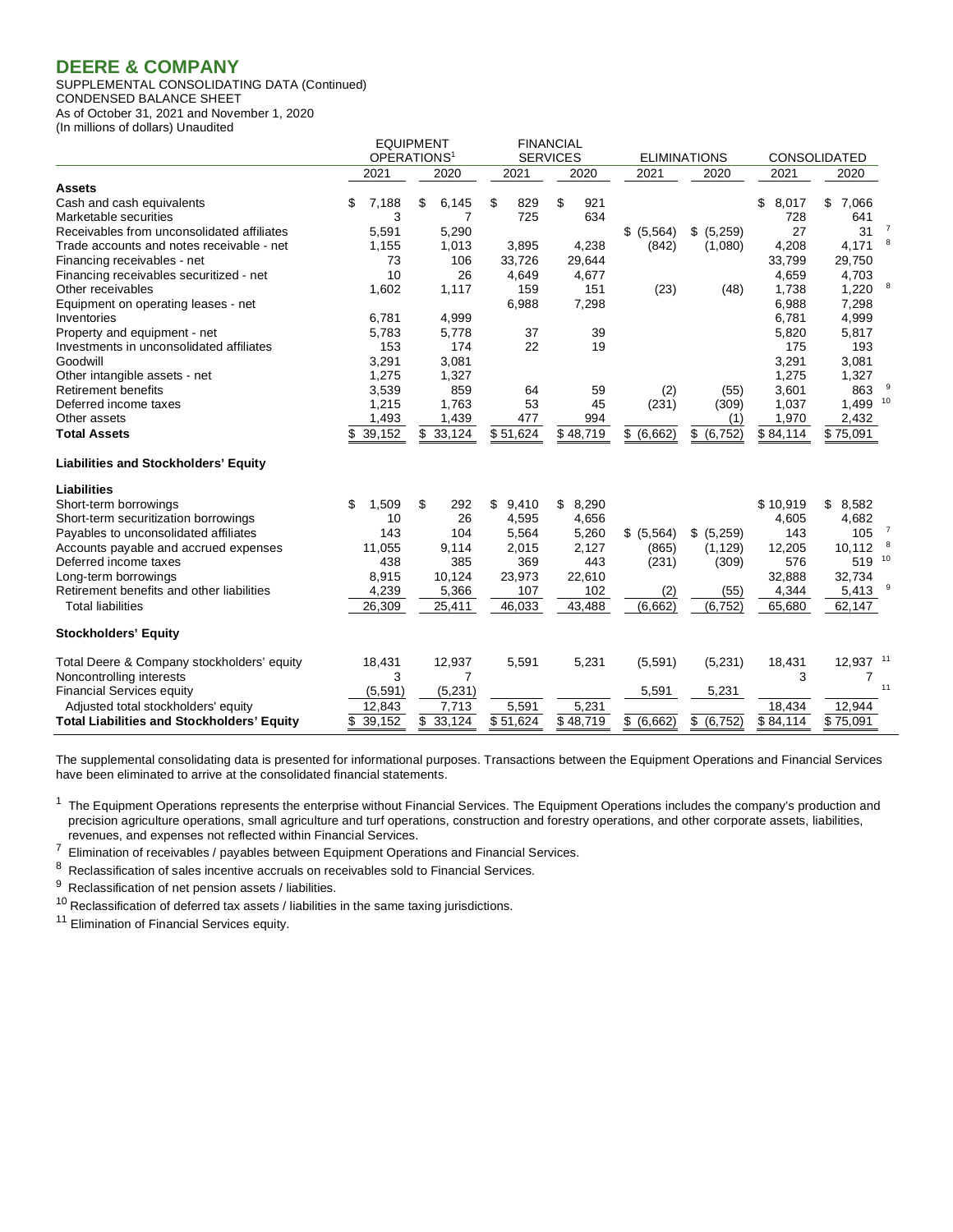(In millions of dollars) Unaudited

SUPPLEMENTAL CONSOLIDATING DATA (Continued) STATEMENT OF CASH FLOWS For the Years Ended October 31, 2021 and November 1, 2020

EQUIPMENT FINANCIAL<br>OPERATIONS<sup>1</sup> SERVICES OPERATIONS<sup>1</sup> SERVICES ELIMINATIONS CONSOLIDATED 2021 2020 2021 2020 2021 2020 2021 2020 **Cash Flows from Operating Activities** Net income \$ 5,084 \$ 2,187 \$ 881 \$ 566 \$ 5,965 \$ 2,753 Adjustments to reconcile net income to net cash provided by operating activities: Provision (credit) for credit losses <br>Provision for depreciation and amortization <br>Provision for depreciation and amortization <br>2,118 Provision for depreciation and amortization  $1,043$   $1,016$   $1,140$   $1,227$  \$  $(133)$  \$  $(125)$   $2,050$   $2,118$   $12$ Impairment charges 60 194 and the state of the state of the state of the state of the state of the state of the state of the state of the state of the state of the state of the state of the state of the state of the state Share-based compensation expense 82 81 82 81 <sup>13</sup> Loss on sale of businesses and unconsolidated affiliates 24 24 Undistributed earnings of unconsolidated affiliates 560 381 (3) (2) (555) (386) 2 (7) <sup>14</sup> Provision (credit) for deferred income taxes (369) 105 (72) (116) (441) (11) Changes in assets and liabilities: Trade, notes, and financing receivables related to sales (105) 373 1,074 1,636 969 2,009 <sup>15, 17, 18</sup> 11/11 11/2,497) 100616161616161616162 11,835) 1,011 (662) (614) (2,497) 1397 <sup>16</sup> Accounts payable and accrued expenses 1,589 (331) 57 (1) 238 325 1,884 (7) <sup>17</sup> Accrued income taxes payable/receivable 13 (14) (2) 22 11 8 Retirement benefits (537)<br>
19 (167) 1985 (2012) 1986 (183) (183) (170) (372) 1351 (184)<br>
Retirement benefits (537) Other (167) 385 (22) 136 (183) (170) (372) 351 12, 13, 16 Net cash provided by operating activities 6,900 1,760 1,965 1,976 1,976 1,977 7,726 7,483 **Cash Flows from Investing Activities** Collections of receivables (excluding receivables related to sales) 20,527 18,829 (1,568) (1,448) 18,959 17,381 <sup>15</sup><br>Proceeds from maturities and sales of marketable securities 4 105 93 Proceeds from maturities and sales of marketable securities  $4$  105 93 109 109 93 Proceeds from sales of equipment on operating leases 2,094 1,783 2,094 1,783 Cost of receivables acquired (excluding receivables related to sales) (25,305) (21,360) 1,652 1,395 (23,653) (19,965) <sup>15</sup> Acquisitions of businesses, net of cash acquired (244) (66)<br>Purchases of marketable securities (190) (244) (4) (194) (126) (126) (194) (194) (194) Purchases of marketable securities (4) (194) (194) (126) (194) (194) (194) (194) (194) (194) (1950)<br>Purchases of property and equipment (845) (846) (846) (3) (4) (3) (848) (848) (820) Purchases of property and equipment (845) (845) (816) (316 (316) (316) (895 (848) (848) (820)<br>Cost of equipment on operating leases acquired (845) (856) (2.627) (866) (895 (830 (1.732) (1.836) Cost of equipment on operating leases acquired (2,627) (2,666) 895 830 (1,732) (1,836)<sup>16</sup><br>Decrees in trade and urbelease acquirebles Decrease in trade and wholesale receivables 1,364 1,999 (1,364 1,999 (1,364) (1,999)<br>Collateral on derivatives - net (1,999) 150 (7) (6) (274 1,999 (1,364 1,999 (1,999) Collateral on derivatives - net (7) (6) (274) 274 (281) 268 Other 58 (99) 5 (38) (23) 110 40 (27) 14, 18 Net cash used for investing activities (1,034) (1,034) (991) (4,308) (1,216) (408) (1,112) (5,750) (3,319) **Cash Flows from Financing Activities** Increase (decrease) in total short-term borrowings 65 (177) 753 (1,183) 818 (1,360) Change in intercompany receivables/payables (354) (3,207) 354 3,207 Proceeds from long-term borrowings <br>
Payments of long-term borrowings (94) (94) (607) (6,996) (6,776) (7,090) (7,383) Payments of long-term borrowings Proceeds from issuance of common stock 148 331 148 331 148 331 Repurchases of common stock (2,538) (750) (2,538) (750) Dividends paid (1,040) (956) (555) (386) 555 386 (1,040) (956)<sup>14</sup> Other (61) (105) (29) (7) (8) (21) (98) (133) <sup>14</sup> Net cash provided by (used for) financing activities (3,863) (885) 2,238 (460) 547 365 (1,078) (980) **Effect of Exchange Rate Changes on Cash, Cash Equivalents, and Restricted Cash 41** 76 14 (44) 55 32 **Net Increase (Decrease) in Cash, Cash Equivalents, and Restricted Cash** 1,044 2,960 (91) 256 953 3,216 **Cash, Cash Equivalents, and Restricted Cash at Beginning of Year 6,156 3,196 1,016 760** 7,172 3,956

The supplemental consolidating data is presented for informational purposes. Transactions between the Equipment Operations and Financial Services have been eliminated to arrive at the consolidated financial statements.

**Cash, Cash Equivalents, and Restricted Cash at End of Year**  $\frac{1}{3}$  7,200  $\frac{1}{3}$  6,156  $\frac{1}{3}$  8,125  $\frac{1}{3}$  8,125  $\frac{1}{3}$  7,172

1 The Equipment Operations represents the enterprise without Financial Services. The Equipment Operations includes the company's production and precision agriculture operations, small agriculture and turf operations, construction and forestry operations, and other corporate assets, liabilities, revenues, and expenses not reflected within Financial Services.

 $12$  Elimination of depreciation on leases related to inventory transferred to equipment on operating leases.

<sup>13</sup> Reclassification of share-based compensation expense.

<sup>14</sup> Elimination of dividends from Financial Services to the Equipment Operations, which are included in the Equipment Operations net cash provided by operating activities, and capital investments in Financial Services from the Equipment Operations.

<sup>15</sup> Primarily reclassification of receivables related to the sale of equipment.

<sup>16</sup> Reclassification of direct lease agreements with retail customers.

<sup>17</sup> Reclassification of sales incentive accruals on receivables sold to Financial Services.

<sup>18</sup> Elimination and reclassification of the effects of Financial Services partial financing of the construction and forestry retail locations sales and subsequent collection of those amounts.